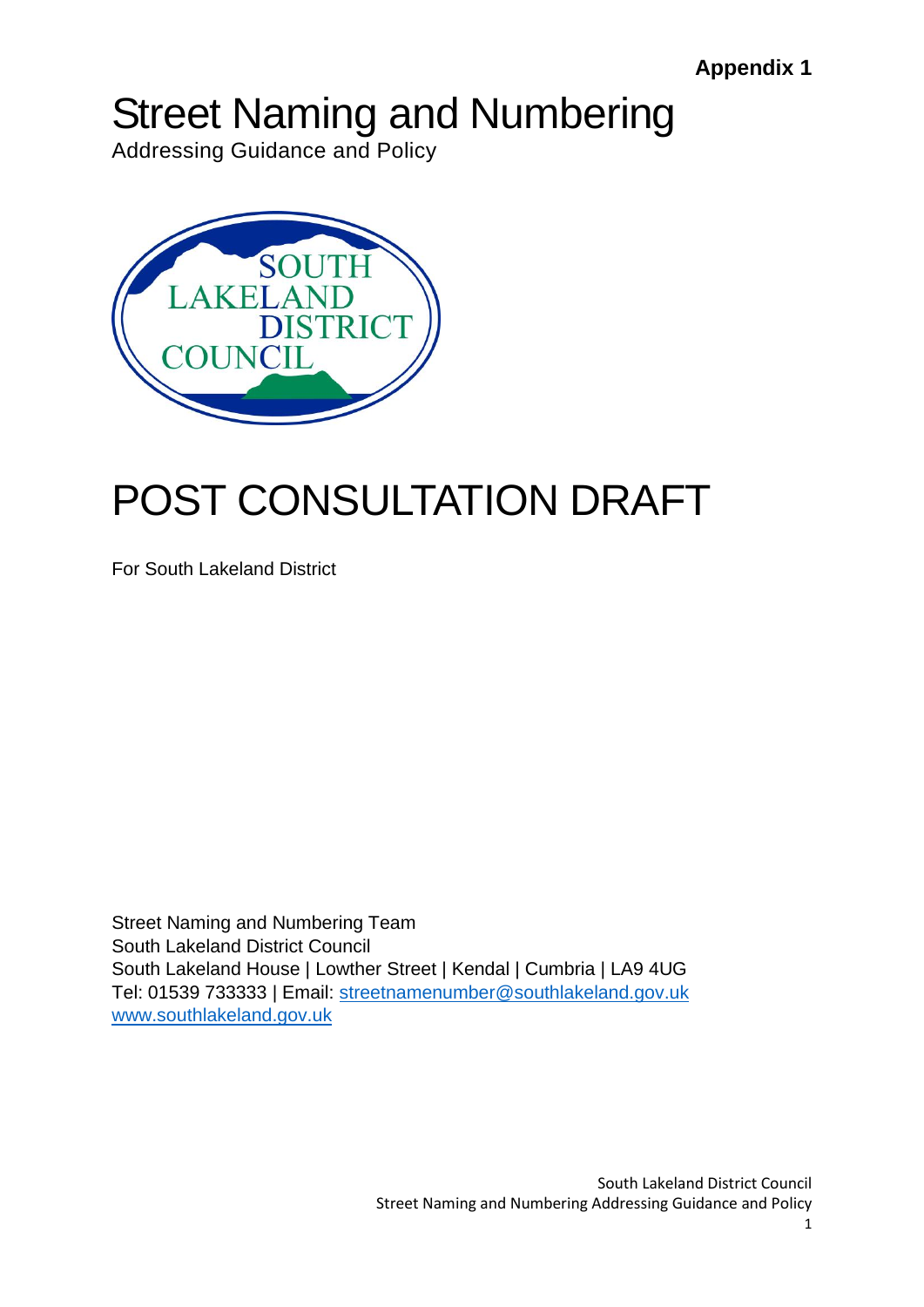### **Contents**

| 6. Procedure for Naming and Numbering of New Housing Development sites - liaison  |  |  |  |
|-----------------------------------------------------------------------------------|--|--|--|
|                                                                                   |  |  |  |
|                                                                                   |  |  |  |
|                                                                                   |  |  |  |
|                                                                                   |  |  |  |
| $\bullet$                                                                         |  |  |  |
|                                                                                   |  |  |  |
|                                                                                   |  |  |  |
|                                                                                   |  |  |  |
|                                                                                   |  |  |  |
|                                                                                   |  |  |  |
|                                                                                   |  |  |  |
|                                                                                   |  |  |  |
| 13. Guidelines for the Renaming and Renumbering of Streets and Buildings  17      |  |  |  |
|                                                                                   |  |  |  |
|                                                                                   |  |  |  |
| 16. Division of One Property into Multiple properties or the Merge of Two or More |  |  |  |
| 17. Addressing Business Properties and Commercial Units on Industrial Estates,    |  |  |  |
|                                                                                   |  |  |  |
|                                                                                   |  |  |  |
|                                                                                   |  |  |  |
|                                                                                   |  |  |  |
|                                                                                   |  |  |  |
|                                                                                   |  |  |  |
|                                                                                   |  |  |  |
| Appendix B - Recommendations for the Installation of Street Name Plates 24        |  |  |  |
| Appendix C - Style Guidelines for Manufacture of Street Name Plates 26            |  |  |  |

South Lakeland District Council

Street Naming and Numbering Addressing Guidance and Policy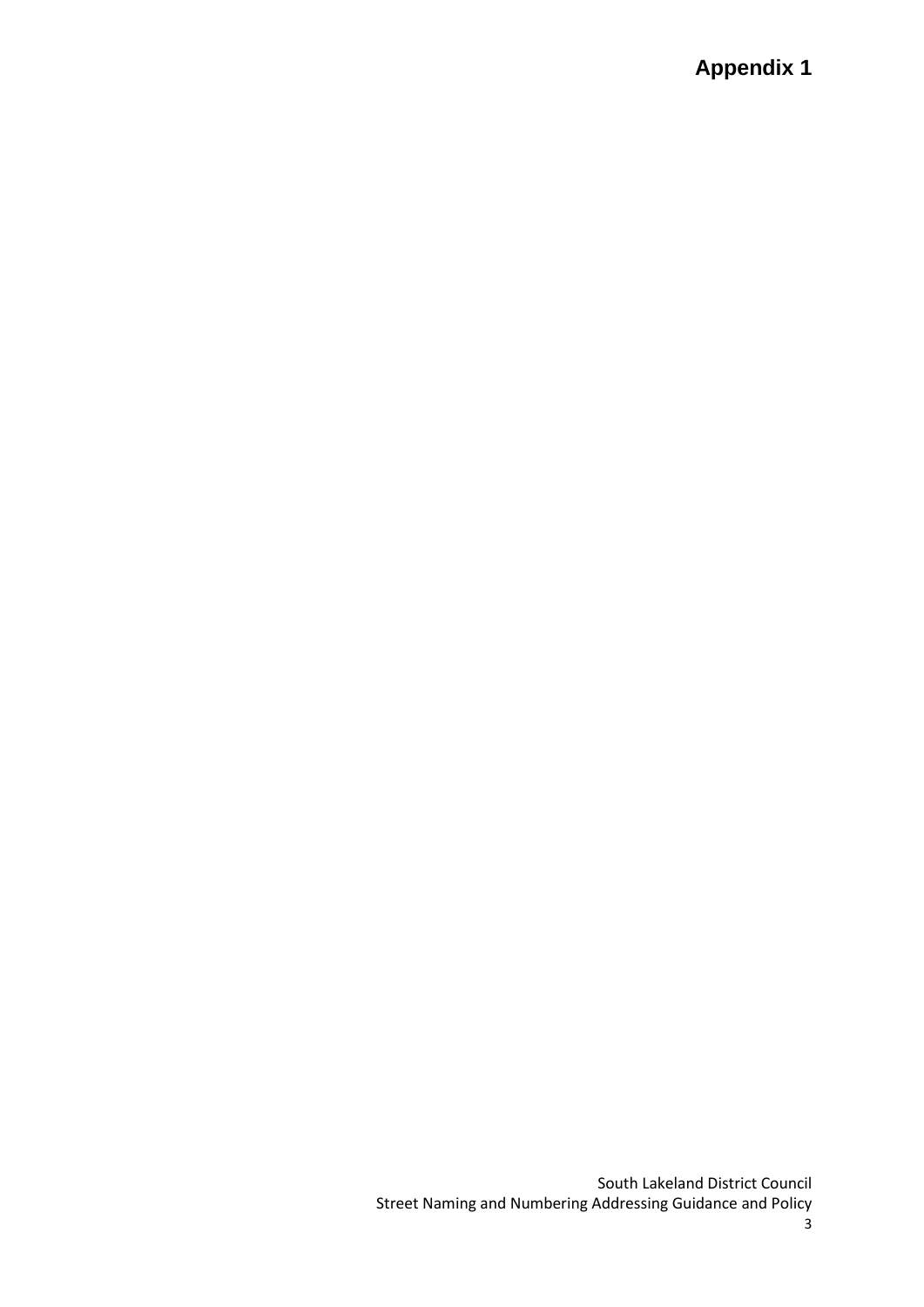## <span id="page-3-0"></span>**1. Introduction**

South Lakeland District Council (The Council) has a statutory function to name roads and allocate house numbers and names (where there is no existing street numbering sequence) to new developments and property conversions, it is the sole arbiter (decision maker) of an address, with the exception of new housing development when the local Parish or Town Council must also lend their support. The Council also has powers to re-name roads and re-number or re-name properties.

The Council undertakes its street naming and numbering function under the provisions of Sections 64 and 65 of the Town Improvements Clauses Act 1847 with the Extension of the Public Health Acts Amendment Act 1907, and Sections 17-19 of the Public Health Act 1925.

Under these Acts the Council has a duty to:

- Name streets
- Number or name properties
- Re-number or re-name properties
- Install street nameplates
- Change an existing street name
- Enforce the display of a number/name at a property, and street nameplates on streets

The Street Naming and Numbering Guidance and Policy document is intended to help the public, Parish Councils and property developers address properties through Street Naming and Numbering. The Street Naming and Numbering Policy is used to assist the Council in determining an appropriate street name and property number or name, one that will not have the potential to cause ambiguity, misunderstanding or confusion.

It has been developed using guidance and recommendations contained in the Data Entry Conventions (DEC) and Best Practice for the National Address Gazetteer (NAG) published by GeoPlace, and it ensures compliance with BS7666.

This policy will be reviewed and revised in accordance with updates to the Data Entry Conventions and any other evolving matters.

Should any person display (and disregard the official street number) an unofficial property name, or where there is no existing street numbering sequence, an unregistered name, the Council reserves the right to issue a fine and take the necessary remedial action.

The decision of the Council in Street Naming and Numbering matters is final. Should a property owner or developer wish to appeal the decision, the 'Make a Complaint' page of the Council's website provides further information.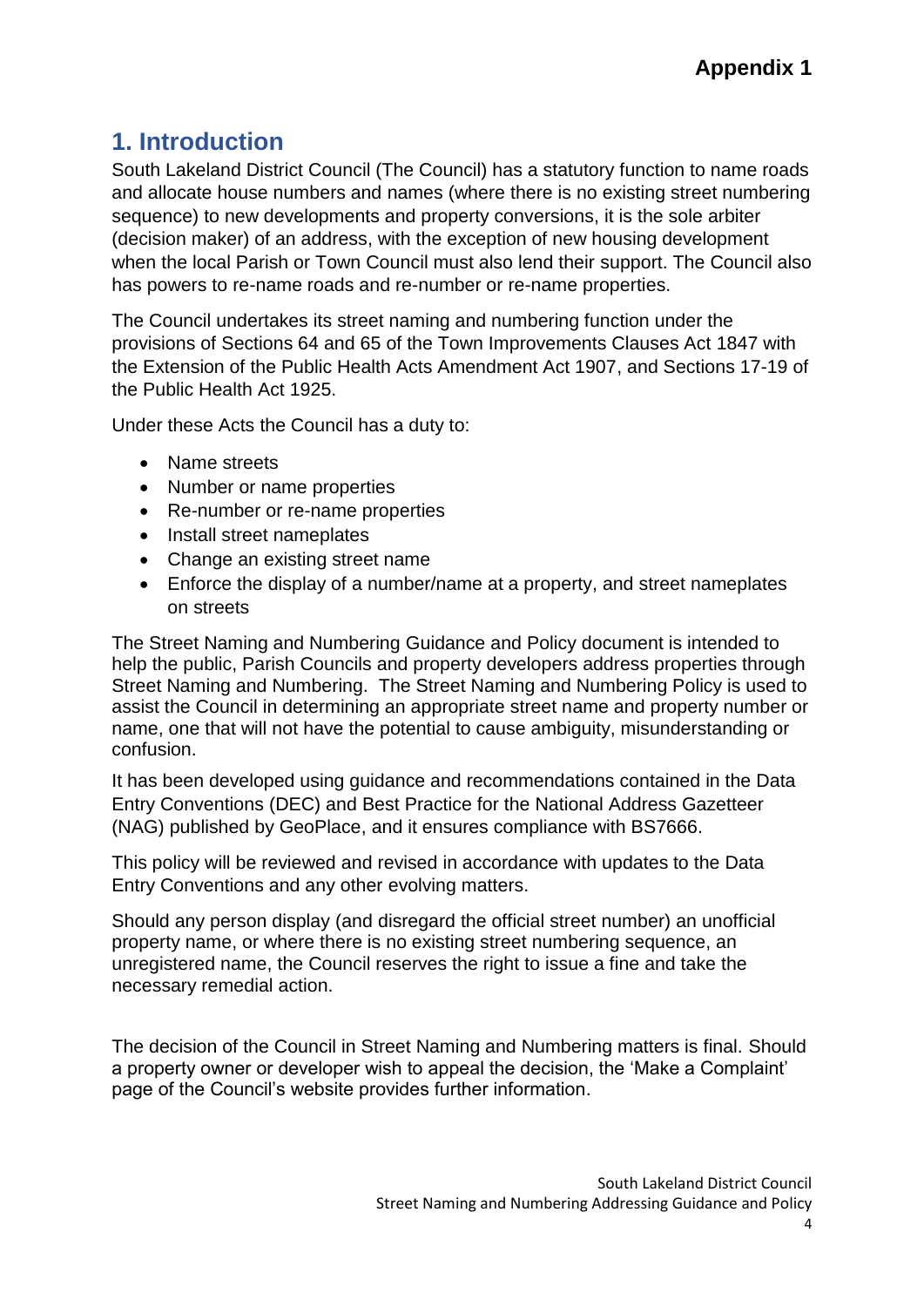## <span id="page-4-0"></span>**2. The National Land and Property Gazetteer (NLPG)**

The NLPG is the de facto addressing solution for local authorities and increasingly so for its partners. Local Government has invested heavily in creating the NLPG and is committed to using the NLPG for all its addressing requirements and services.

The NLPG is the definitive address list that provides unique identification of properties and conforms to the British Standard, BS7666:2006. The NLPG covers the whole of England and Wales and contains more than 30 million residential, business and non-mailing addresses and is now marketed commercially.

The NLPG is a comprehensive and continually updated database, created by those with local knowledge in each local authority, the body with legal responsibility for street naming and numbering of property. As local authorities are the originators of addressing information an address dataset, developed and maintained at source by users of the data, will inevitably have the highest level of currency and completeness.

The Council is committed to this initiative through its own Local Land and Property Gazetteer (LLPG) which, together with the other local authorities in England and Wales, makes up the NLPG. Street naming and numbering is the single most important source of address change intelligence for the Council's LLPG and therefore NLPG.

# <span id="page-4-1"></span>**3. Unique Property Reference Number (UPRN)**

In addition to the traditional method of addressing a property the Government has introduced a British Standard (BS7666) for the precise identification of a property or plot of land of significance to the Council, for example, land with planning permission, playgrounds or managed woodland. This is a standard format for the structure of an address. Each address has a 12-digit unique property reference number (UPRN) which permits additional information such as geographical coordinates to be accessed, allowing the property to be precisely located on a map.

Every address contains grid references which makes it possible to locate it quickly on the computerised Ordnance Survey maps. This information supports the emergency services and utility service providers. It is also making possible a whole range of locational services available through emerging technology.

# <span id="page-4-2"></span>**4. Addressing Property**

The overriding obligation when the Council allocates or amends an address under its Street Naming and Numbering powers is to ensure that the address provides the owner/occupier with unambiguous and clear location identification. Accurate data is a necessity to protect the vulnerable.

The address information is used by various organisations including:

- The emergency and care services to respond rapidly
- Utility service providers
- Mail and goods ordered via the internet being delivered efficiently
- Local councils for Council Tax, refuse collection, electoral services

South Lakeland District Council

Street Naming and Numbering Addressing Guidance and Policy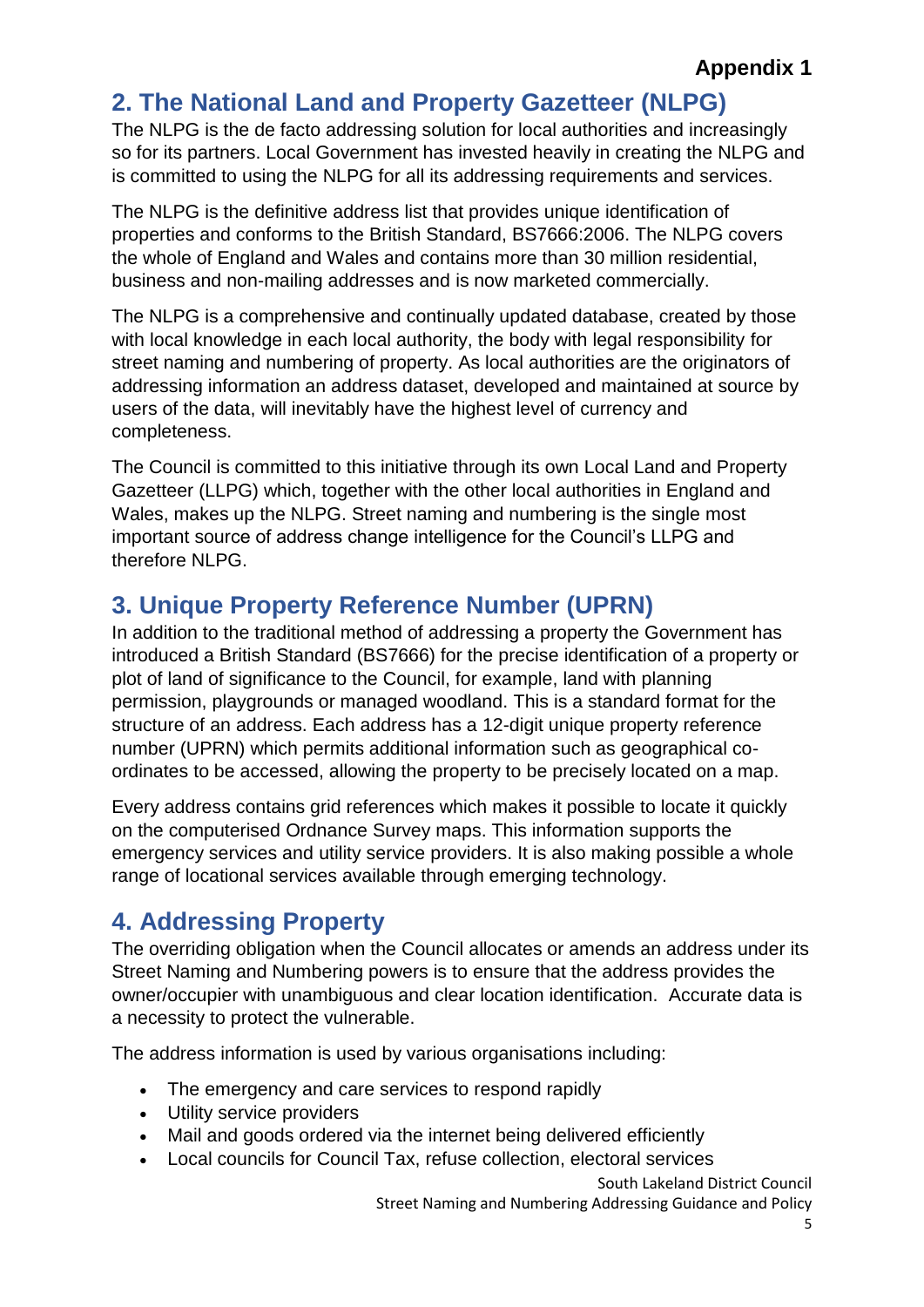- Insurance companies, banks and financial institutions
- Government departments, such as DVLA
- The Office for National Statistics
- Estate agents and Land Registry when a property is sold

The emergency services have requested that Local Authorities only allocate new street and property names that are both unique and easy to spell, and that the same or similar names are no longer used in full or in part, with different suffixes. This is to avoid confusion and any delays in deployment of an emergency service.

The aim of the Council is to allocate unique and logical addresses whilst complying with the good addressing recommendations and guidelines provided by GeoPlace and government. To achieve this an address should be as simple as possible:

| Property    | A number in the street sequence, must not be duplicated |
|-------------|---------------------------------------------------------|
| number      |                                                         |
| Street name | Providing the primary access to the property            |
| Town        | Geographical town name                                  |
| Post town   | Allocated by Royal Mail (can be the same as the         |
|             | geographical town)                                      |
| Postcode    | Allocated by Royal Mail                                 |

When it is not possible to allocate a number to a property, when there is no existing street numbering sequence, or it is not practical to allocate a number, a property name will be allocated instead of a number.

South Lakeland is primarily formed of mixed urban and rural areas. Postal numbering exists mainly in the towns and larger villages. Many of the rural areas consist of small settlements and hamlets that may not have postal numbering schemes or street names and therefore the properties may be identified by a name only.

It is noted that in rural areas, properties identified by name only (probably chosen generations ago when there may have been just a few cottages in a village) find that as the communities have grown, these long-established names have become shared with other properties in the vicinity - using just a different suffix. This is no longer considered acceptable practice.

Address data is compiled locally, with unique identifiers**,** and then sent to GeoPlace to update the definitive national address database, so that all physical addresses are recorded accurately.

Individuals and developers must not allocate their own house numbers, building or street names independent of the Council.

If a property is not registered through the Street Naming and Numbering function the owner/occupier will encounter difficulties in obtaining mail, goods and services, and more importantly an emergency vehicle response.

The Council also has responsibility for deciding whether a proposed street or property name could be considered or construed as obscene, discriminatory, or in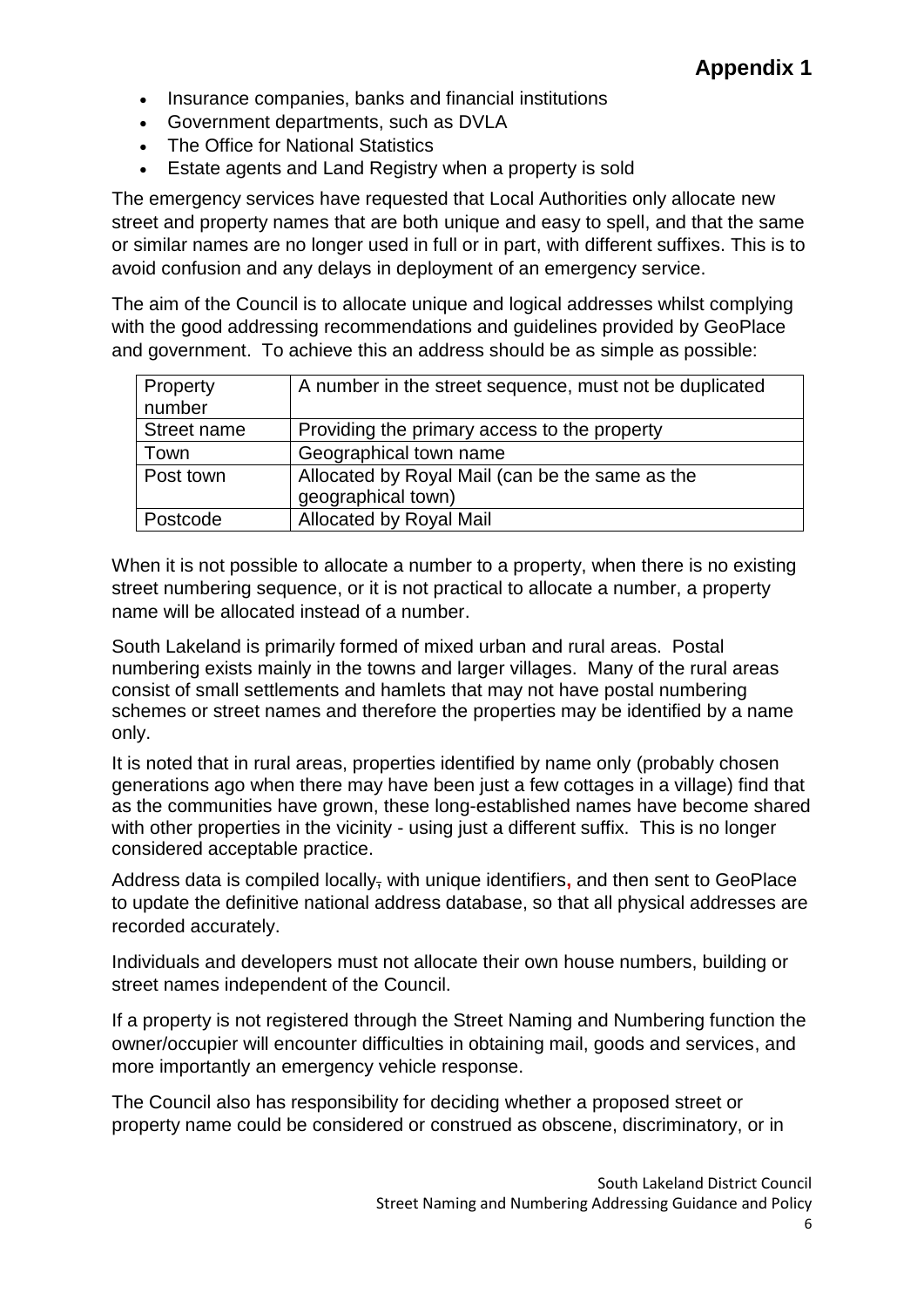contravention with the Council's equality and diversity policy or whether a proposed re-naming may create new inequalities that would be unacceptable.

# <span id="page-6-0"></span>**5. Applying to the Street Naming and Numbering Service**

#### **Who should apply to the Street Naming and Numbering team?**

The applicant for a street naming or number request should be the developer, property owner, or an agent acting on their behalf.

- Individuals or developers building new streets or new houses, commercial or industrial units.
- Individuals or developers undertaking conversions of residential or commercial properties, holiday cottages, barns or industrial premises which will require a new or amended address.
- Individuals or developers demolishing and rebuilding a property.
- Anyone seeking to re-name a property or street.
- New business owners taking over a shop or premises to register their business address.

Note: Postal addresses are not allocated to annexes, agricultural buildings, barns, garages, storage buildings, boat houses or pieces of land where there is no occupied residential or commercial building. For example, a piece of land with a garage on it that requires a utility supply would not receive a postal address.

Note: Street Naming and Numbering must be informed when a new property has been built on the site of a previously demolished dwelling, regardless of whether the original property name or number is to be retained. The old property will have been "historicized" on the NAG and removed from Royal Mail's Postcode Address Finder (PAF).

#### **When to apply?**

Apply to register and allocate when full planning approval with a Decision Notice has been received, and prior to the commencement of any build.

Utility companies will not install services without notice from the Council Street Naming and Numbering department of an official address and the relevant Unique Property Reference Number (UPRN).

The Council advises against using marketing names for developments or properties which have not been approved through the Street Naming and Numbering process. This will avoid issues relating to unofficial names being drafted into legal documentation such as Title Deeds and mortgage documents which may need to be changed later to the official address.

#### **How to apply?**

Requests must be made on the application form available on the Council website, submitted to the Street Naming and Numbering team, using the current guidelines.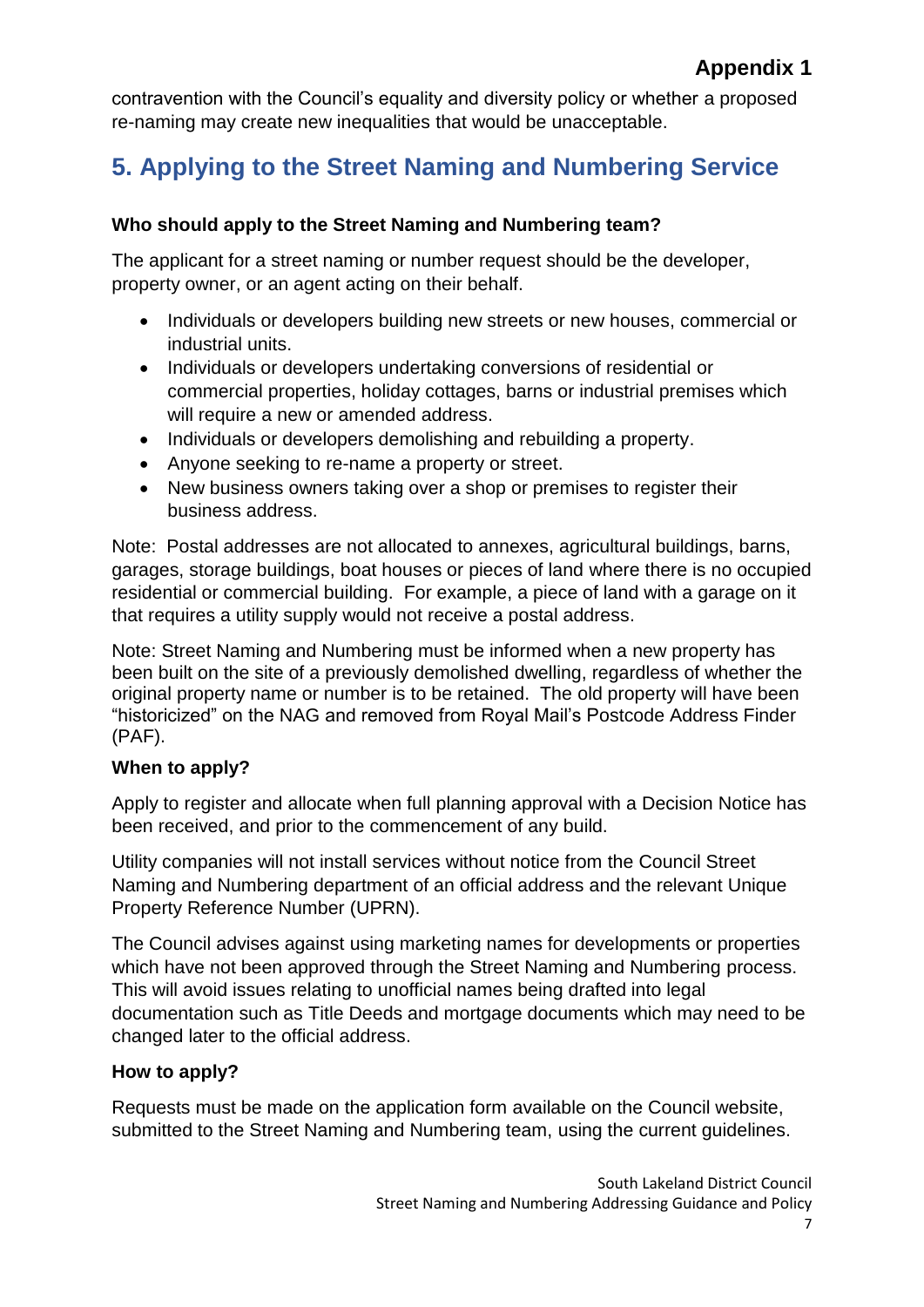The application should also include:

- Planning or Building Control reference for the latest approved application.
- Location and site plan outlining the boundary of each property and marking on the main entrances along with internal layout plans identifying the floor levels.

If the required documentation is not initially provided, further correspondence with the Street Naming and Numbering team will be required and it may take longer to process an application.

The Council's current fees and charges can be viewed on the website.

All applications will first be checked and verified for compliance against the current Street Naming and Numbering Policy.

### <span id="page-7-0"></span>**6. Procedure for Naming and Numbering of New Housing Development sites – liaison with Parish and Town Councils**

Where a new street consisting of 5 or more properties is to be constructed the local Parish or Town Council must agree to the new street name, and South Lakeland District Council requests that the developer liaises directly with the Parish or Town Clerk regarding street name proposals.

Proposed names must meet the criteria of the Council's policy and the developer, and Parish or Town Councils should refer to this policy before proposing any names.

The Parish or Town Clerk will liaise with its Councillors on name proposals and suggest compliant proposals back to the developer.

When agreement with the Parish or Town Council has been reached, the developer should submit a formal application to Street Naming and Numbering containing two name proposals for each street or road being built, along with background information to support the proposal and written approval from the Parish or Town Council. This will allow the Council to determine the most suitable street name in accordance with the Policy and latest version of the Data Entry Conventions and to check that the address is BS7666 compliant.

There may be occasions where a name which meets the policy criteria will be rejected as it may already be in use within the local area. Where proposed names are rejected, the developer is required again to consult with the Parish or Town Council and consider alternative names for submission.

The Council will allocate property numbers to properties which will be addressed to a newly named street or road.

If an agreement regarding allocating a new street name cannot be reached between the Parish or Town Council and a developer within a reasonable timescale, the Council will allocate a suitable street name in accordance with this policy document and register the new properties on the street. An unreasonable timescale is where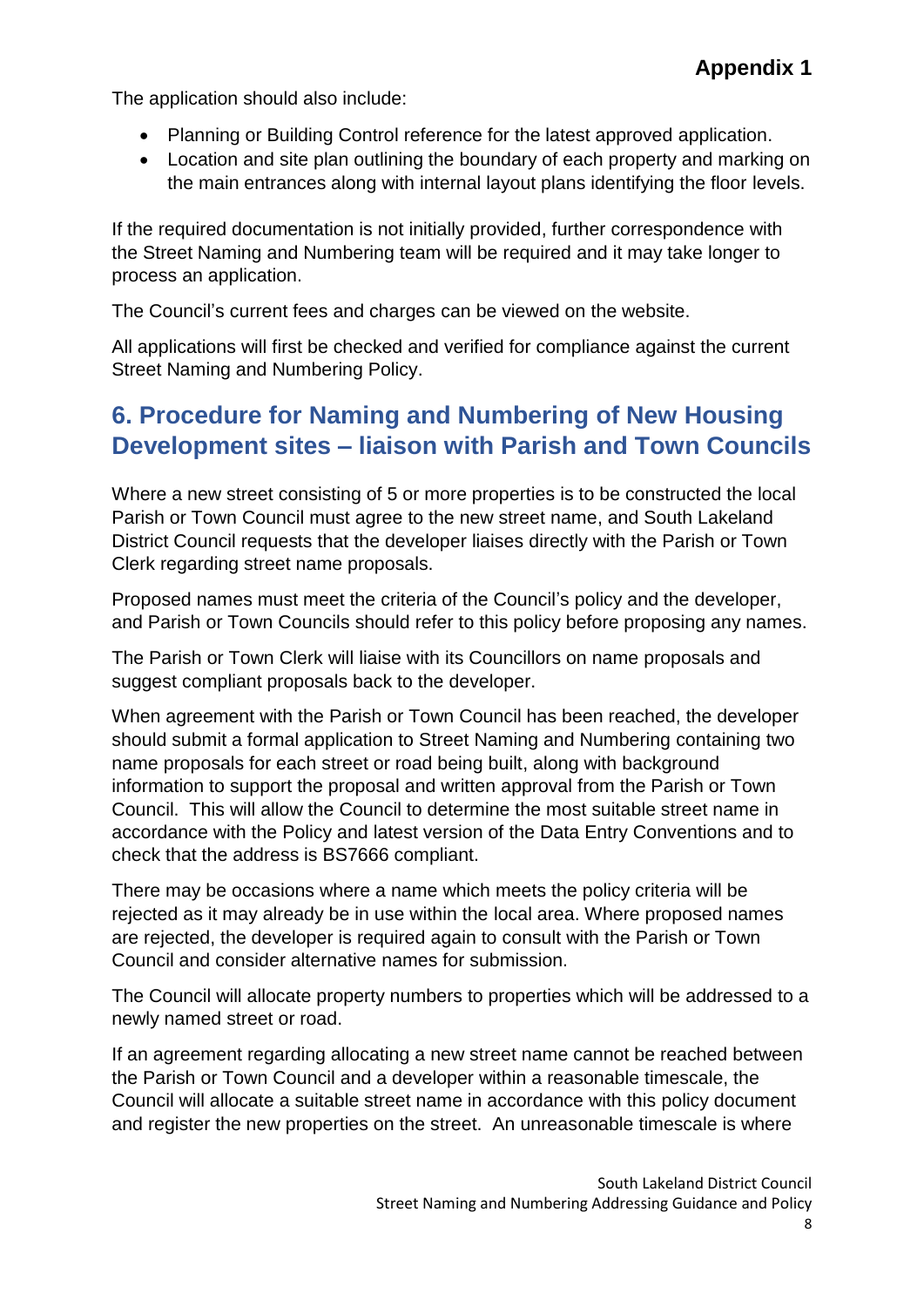the delay in agreeing a new street name will lead to a delay in the build of the development causing the developer to incur additional costs.

Alterations in either street name or property numbering allocation (due to plan or plot changes) to new developments after the initial street naming and numbering has been undertaken and confirmed will incur further costs.

Section 14 covers the Council's policy should a new development mean that existing streets and/or street numbers must be altered.

## <span id="page-8-0"></span>**7. Postcode allocation – Royal Mail**

Once numbering has been allocated and street names approved, the Council will apply for postcode allocation from the Royal Mail Address Management Unit (AMU).

Royal Mail determine a postcode, locality, village and post town. Once the postcode allocation has been received from Royal Mail, the Council will issue the developer with formal notice of address confirmation and inform the Council Services and various statutory undertakers of this new address.

Royal Mail will hold the address for the new property/properties in their 'not yet built file' which is not visible to customers or online services. When the property is ready for occupation (up to one month before the occupation date) Royal Mail must be informed to make it "live" on their postal system.

It is the responsibility of applicants and developers to inform Royal Mail.

#### <span id="page-8-1"></span>**8. Street Naming Guidelines**

There are several standards that must be adhered to when naming streets and the Council will consider them when approving a proposed street name.

Historic practices which have resulted in many streets in South Lakeland District Council's area being assigned similar names with a different suffix are no longer acceptable to the Council, Royal Mail or the emergency services.

Where new streets are being created in the district the following criteria applies:

- Street names must not be similar to, or contain part of, existing street names or village/post town names within a 3-mile radius and/or the same postcode area, eg, LA9, LA23.
- A variation in the suffix is not acceptable. For example, Windermere Road and Windermere Street.
- Where possible names should reflect the history of the area or acknowledge the local geography.
- Street names must be easy to pronounce and to spell and should not lead to variations in the use of spelling or punctuation, to avoid confusion in an emergency situation.

- Accents, abbreviations or punctuation should not be used in a street name.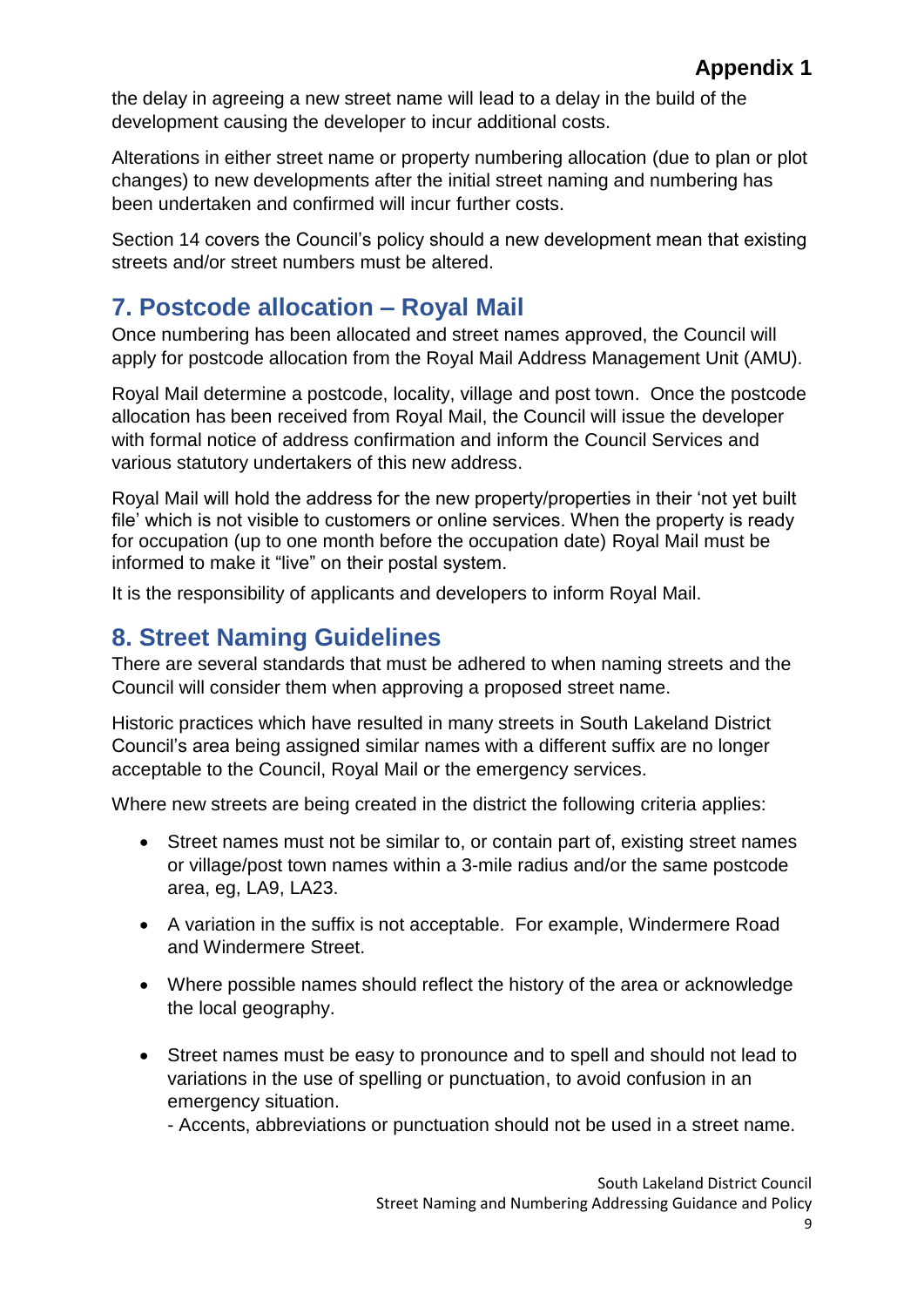- Street names must not commence with the word 'The'.

- Street names must not include a number either in numerical or written format as this can cause confusion, for example "20 Seven Foot Lane" sounds the same as "27 Foot Lane"
- 'Local' or 'made up' names or names which may lead to variations **of** the name or **may** be misspelt in external databases cannot be used. Names in other languages cannot be used for the same reasons.
- Aesthetically unsuitable names must be avoided. A new street name should not be of a type which could be altered by an act of graffiti to read or spell other words.
- Street names that could be considered or construed as rude, obscene, racist or which would contravene any aspect of the Council's equal opportunities policies will not be acceptable.
- A street name should not consist of, refer to, or be derived from any company or group name or names which may be seen as advertising.
- Street names referencing living people are not acceptable.
- Names of individuals who have a significant local or historical connection to the area and who have been deceased for over 20 years will be considered acceptable providing that if they are deceased less than 50 years, the written consent of their family (which the applicant must seek) has been obtained and submitted to the Council. Only the surname will be used.
- The consent of the Lord Chamberlain's office must be obtained if a name with any reference to the Royal family or the use of the word 'Royal' or use of a name with Royal connotations is suggested.
- Street names with more than three words including a suffix must be avoided. Street names of more than thirty (30) characters must be avoided to allow for standard street nameplate requirements.
- All new street names must end with a suffix to reflect the nature, history and/or location of the street. A name using double street suffixes will not be acceptable, for example, Ginnel Street. Any word which refers to a road, a street or railway asset must not be used as part of an address, for example:

Bridleway, Path, Road, Street, Way, Lane, Lonnin, Loaning, Lonning, Siding, Track, Ginnel, other than as a suffix.

 The historical suffixes of Court and Croft are no longer acceptable in a street name as they do not comply with the national data entry conventions. They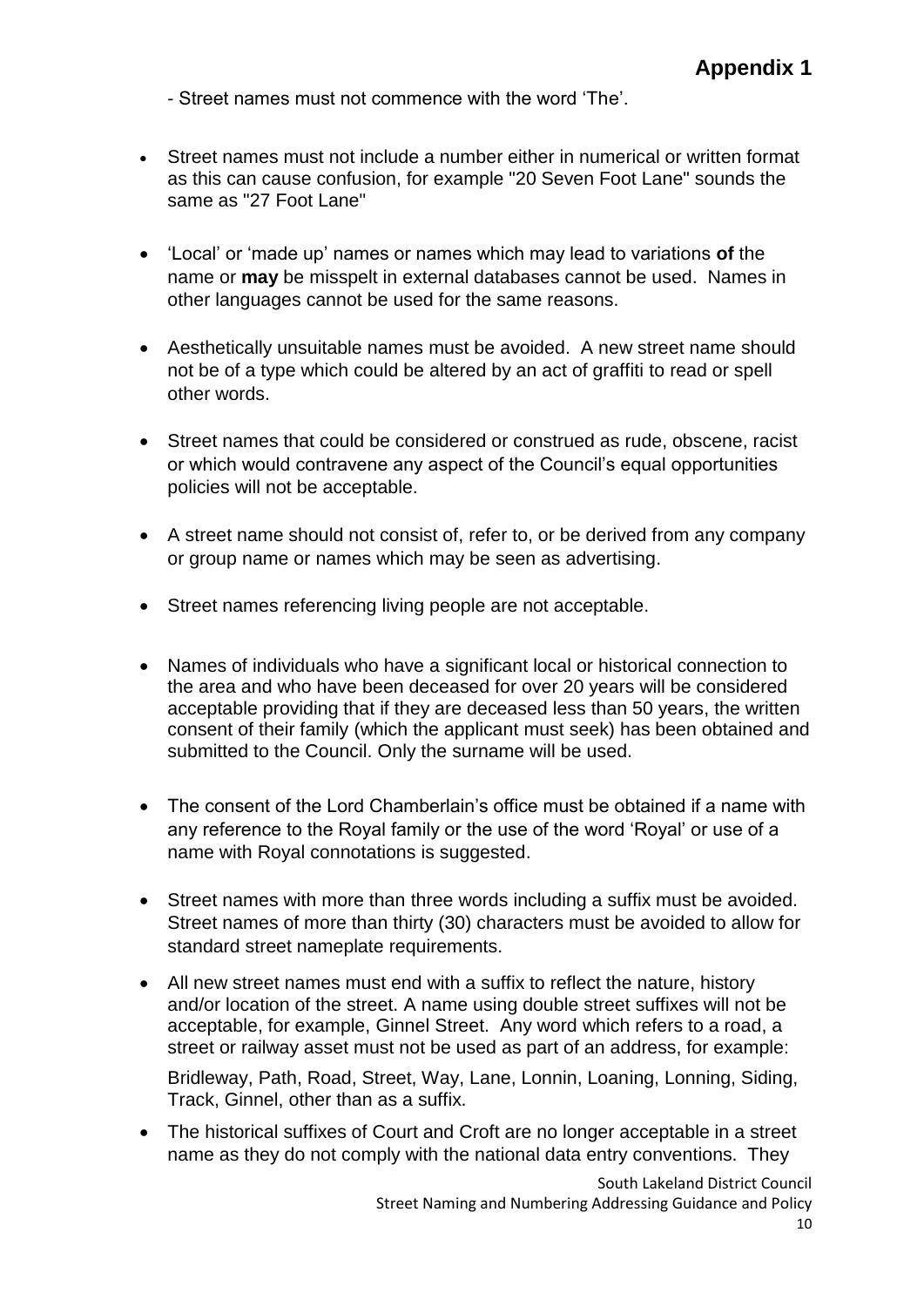can now be used to name buildings only.

 Pedestrianised streets should be suffixed only as Walk, Path, Way, Yard or Footpath.

#### <span id="page-10-0"></span>**8.1 Approved Street Suffixes and their Application**

| Avenue               | Minor tree lined residential road (between two rows of         |  |  |
|----------------------|----------------------------------------------------------------|--|--|
|                      | trees), way of approach                                        |  |  |
| Arcade               | Street with shops along it                                     |  |  |
| <b>Bank</b>          | Street on a bank, can refer to land alongside a body of water  |  |  |
| <b>Boulevard</b>     | A wide street, multi lanes, of major importance, often tree    |  |  |
|                      | lined                                                          |  |  |
| <b>Circus</b>        | For use in the case of a large roundabout / circular road      |  |  |
| Close                | Residential cul-de-sac - closed at one end                     |  |  |
| Court/courtyard      | For a small block of flats, apartments or sheltered housing    |  |  |
|                      | accommodation only (not to be used as a suffix for a street)   |  |  |
| Crescent             | Crescent shaped residential road                               |  |  |
| Crest                | Residential road at the crest of a hill                        |  |  |
| <b>Drive</b>         | Residential road (or a private road leading to a small cluster |  |  |
|                      | of houses)                                                     |  |  |
| Gardens              | Residential area with area of green in centre/garden fronted   |  |  |
|                      | buildings                                                      |  |  |
| Garth                | Residential yard/cul-de-sac road                               |  |  |
| Grove                | Residential road with a small group of trees/green present     |  |  |
| Heights              | Road on a piece of high ground, overlooking land               |  |  |
| <b>Hill</b>          | Up/down a steep, hillside road                                 |  |  |
| Lane/Lonning/Loaning | Narrower country road, one stream of traffic wide, part of a   |  |  |
|                      | road delineated by road marking, eg, a bus or cycle lane       |  |  |
| <b>Mews</b>          | Residential short, narrow passageway at rear and parallel to   |  |  |
|                      | a terrace row of buildings                                     |  |  |
| Mount                | A high point of a road                                         |  |  |
| Parade               | A public square/promenade/shopping centre                      |  |  |
| Park                 | Short residential street / development with open spaces        |  |  |
| Parkway              | Major urban highway without residential units                  |  |  |
| Path                 | Pedestrian area                                                |  |  |
| Place                | Small street closed at one end eg quadrangle / cul-de-sac      |  |  |
| Quay                 | Road immediately parallel to a navigable waterway              |  |  |
| <b>Rise</b>          | Road with an upward slope                                      |  |  |
| Road                 | Main thoroughfare                                              |  |  |
| Row                  | Road                                                           |  |  |
| Square               | Pedestrian area                                                |  |  |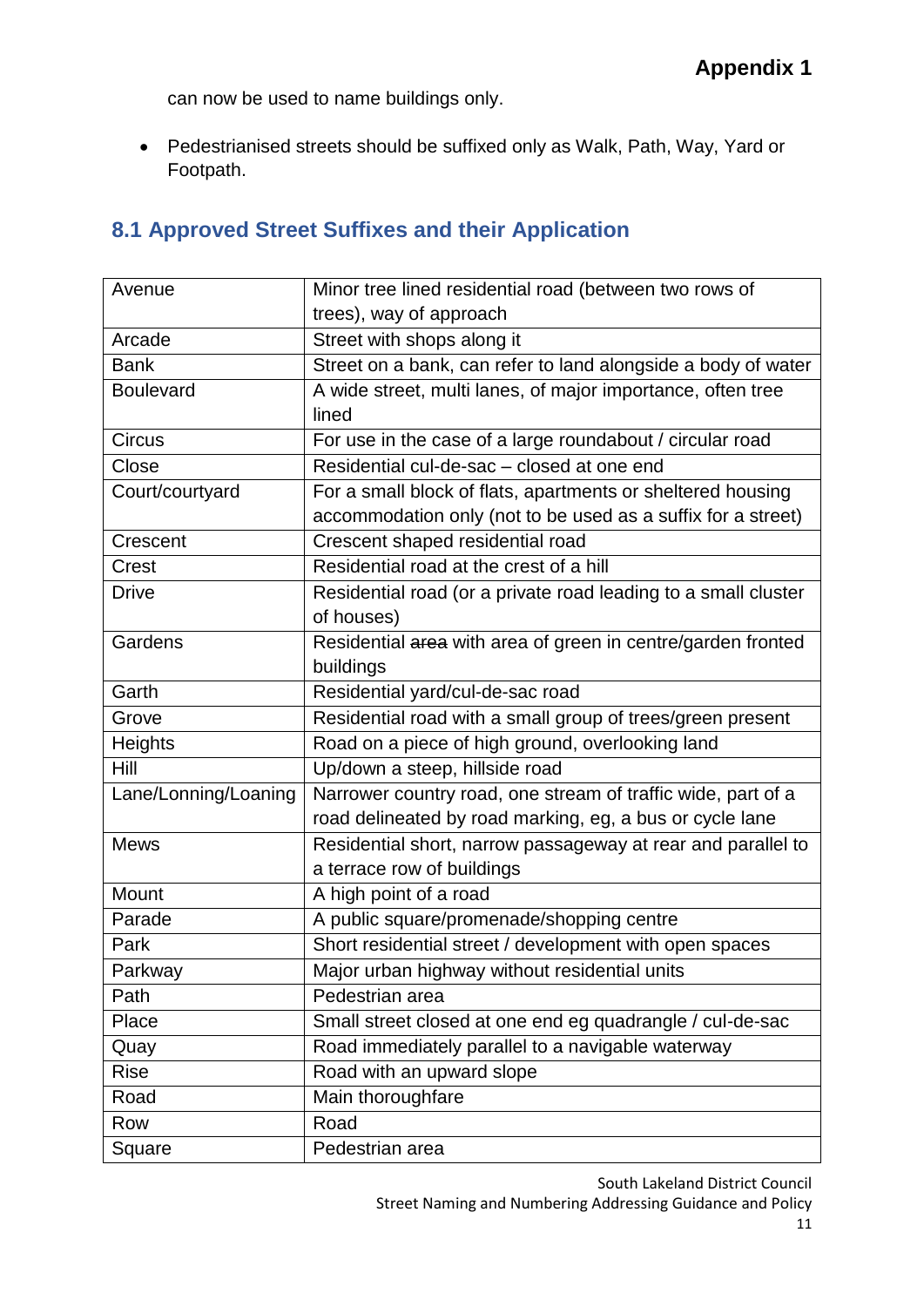| <b>Street</b> | Main thoroughfare                                            |  |
|---------------|--------------------------------------------------------------|--|
| Terrace       | Numerous houses attached in one row                          |  |
| Vale          | Residential valley road                                      |  |
| Way           | Track/path – pedestrian; or a street connecting two major    |  |
|               | roads; a very large arterial road                            |  |
| Wharf         | Road immediately parallel to a navigable waterway            |  |
| Yard          | Collection of business properties around a central courtyard |  |

#### <span id="page-11-0"></span>**8.2 Private streets**

Private streets, which will not be adopted by the local highways authority, must also be named in accordance with this policy.

On new developments, the Council may need to decide on the allocation and naming of an unadopted private road or private driveway. The decision will be determined on the following criteria:

<span id="page-11-1"></span>• Private access road

If a private access road adjoins the existing adopted highway with a junction agreed with traffic engineers the street will be allocated as a private road and a new street name will be allocated together with the obligatory street nameplates.

<span id="page-11-2"></span>• Private driveway

If it has no proper junction and just a dropped kerb then the new street will remain a private driveway irrelevant of how many properties it serves. No street name will be allocated with the properties addressed on to the existing street.

#### <span id="page-11-3"></span>**9. Guidelines for the Numbering of Properties**

All new properties which are accessed from or located on a named street will be numbered. This includes residential, commercial and holiday let properties.

All properties will be addressed to the road from which the postal delivery point (letterbox) or front door of the property is accessed from.

The Council will allocate a numbering scheme appropriately considering each individual development layout to ensure the numbering is logical and sequential and to allow for any future extension to the development.

New properties on an existing named street will be numbered into the existing sequence depending on their location on the street, either continuing the existing numbering scheme or as 'in fill' suffixed numbering, for example 1A, 1B, if the numbering remains logical.

When numbering a new street, all numbers including the number 13 must be used in the proper sequence and there shall be no exclusion of any number due to superstitious, cultural or personal preference. However, gaps may be incorporated in the number sequence to allow for possible future infill development.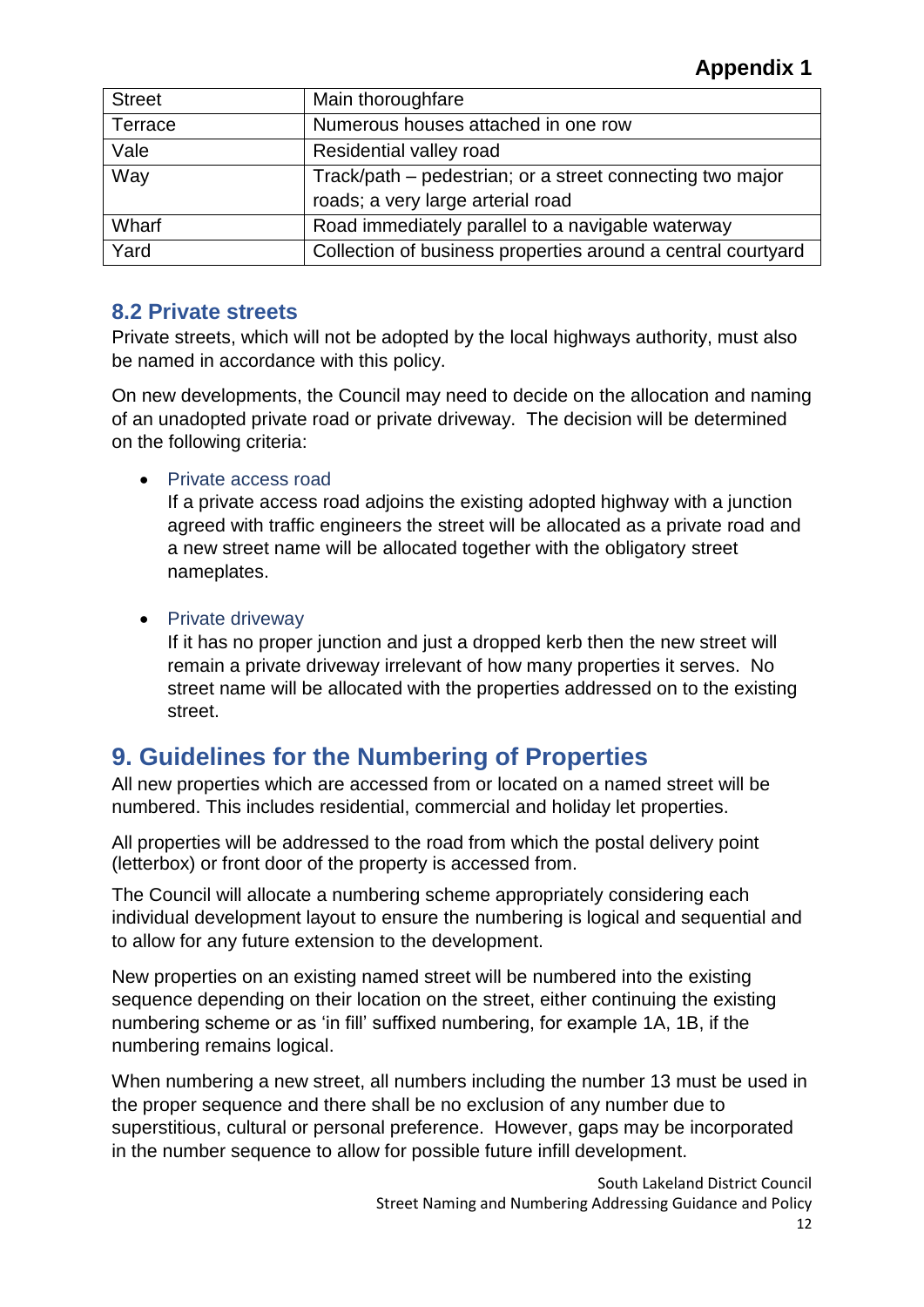Properties on main roads will be numbered so that when travelling away from the centre of a town, odd numbers are on the left-hand side and even numbers on the right unless an established local convention is different or where it is not logical.

Properties will be numbered ascending away from the most important road that they lead from unless an established local convention is different or where it is not logical.

A cul-de-sac will be numbered sequentially, beginning at the first property encountered when entering the cul-de-sac.

Each property owner has a legal obligation to ensure that property numbers are clearly displayed at the property and visible from the road. This is essential to ensure members of the public, delivery organisations and the emergency services can attend the property as deployed.

#### <span id="page-12-0"></span>**9.1 Adding a Property Name to an Existing Numbered Property**

The Council do not allocate property names to an existing numbered property. Where a property is numbered, this is the official registered address of the property and the Council will not hold a name or 'alias' alongside any number.

Any name used by the property owner will not form part of the official address and will not appear in the national address database (NAG), Government or Council databases. Property owners must use the number in all official communications with the Council or the emergency services to avoid delays.

## <span id="page-12-1"></span>**10. Guidelines for Property Naming**

The Council's policy is to allocate one primary identifier to a property which should be a number on the existing street sequence, or the allocation of a new numbering sequence wherever possible.

Only when it is impossible or impracticable for good addressing (such as in **rural areas**) should a name be allocated instead of a number.

Any name used informally as a local name, historical name or for planning application and building regulation purposes to identify the property**,** is not the official property name. Applications for address allocation must be formally made and any name proposed must meet the criteria in the Council's policy.

Applicants may be asked to supply supporting evidence for the name proposal.

Where a new property name is being created the following criteria applies:

- A property name must not be similar to, or contain part of, existing property names or street names or village/post town names within a 3 mile radius and/or, be within the same postcode area. A variation in the suffix is not acceptable. For example, if there was already a property called Oak House, then Oak Cottage or Oaktree Cottage would not be acceptable.
- A name should be easy to transcribe when given in an emergency and should not lead to variations due to spelling or pronunciation or where it would be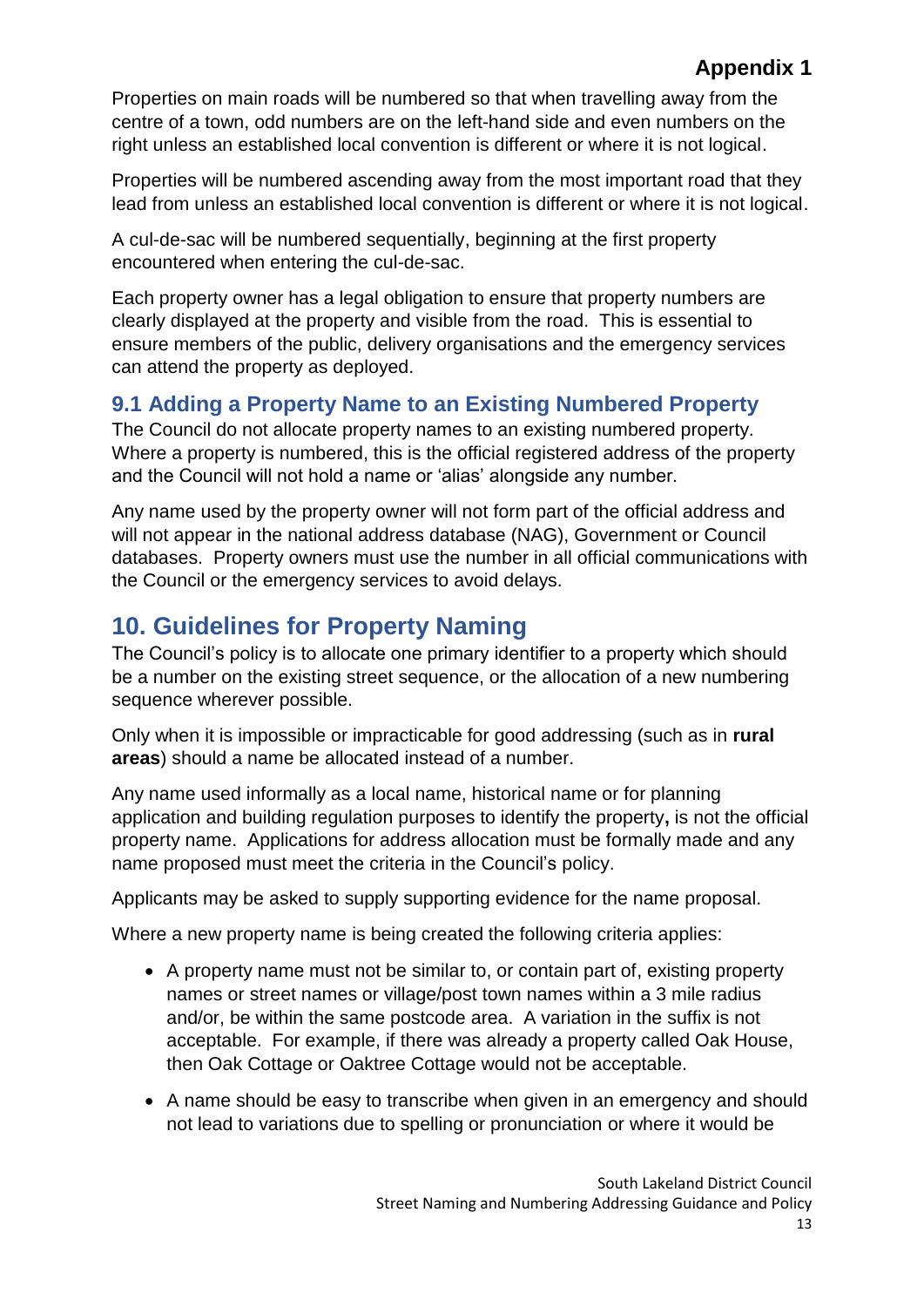misspelt in external databases. This includes 'local' or 'made up' names or names in another language.

- A name must not commence with the word 'The'. Abbreviation or punctuation must not be used. Property names must not include a number either in numerical or written format.
- The word 'Flat' or 'Flatt' in any form is not acceptable as the principal property name or as part of the property name, for example Oakflat House, however Flat may be used in the format Flat 1, Oak House.
- A family name would not be considered as the name of a residential property as this may result in a change of name request should the property be sold, transferred, or occupied by someone else.
- Building names referring to living people will not be acceptable. Names of individuals who have a significant local or historical connection to the area and who have been deceased for over 20 years will be considered acceptable providing that if they are deceased less than 50 years, the written consent of their family (which the applicant must seek) has been obtained and submitted to the Council. Only the surname will be used.
- Property names that could be considered or construed as rude, obscene, racist or which would contravene any aspect of the Council's equal opportunities policies will not be acceptable.
- Where possible names should reflect the history of the area or acknowledge the local geography.
- Names that promote a company, service or product are seen as advertising and are not acceptable. Nor should the name reflect the present commercial use of the building eg "The Snuff Factory". The company name of a previous occupier of the building who has ceased trading many years ago, yet still has a positive local, historic association with the building, can be submitted for consideration against the Council's policy guidelines.
- Please note: Business names (company occupying a building) are added to the address separately as part of the organisation name held on NAG.
- Where the property is converted from a commercial to a residential property, for example a church, chapel or public house, the name should be amended to reflect the current use of the property, for example Barbon Wesleyan Chapel will be addressed as Old Wesleyan Chapel. Dunn Horse Inn would become Old Dunn Horse Inn, Old Dunn Horse, Dunn Horse House etc. This will ensure that the property is identified as now being of purely residential use.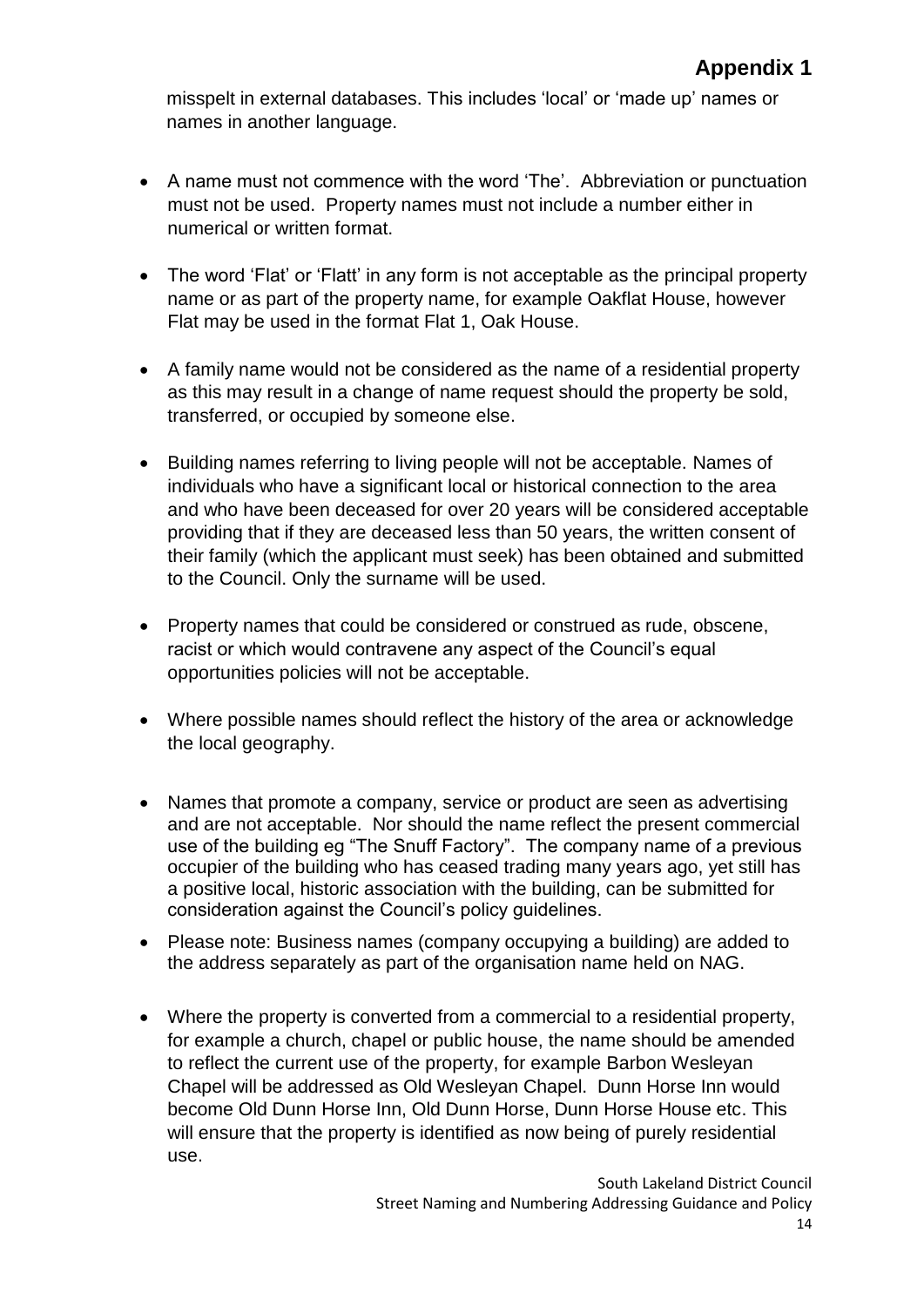- Where the property is a former agricultural building, for example a piggery, or cow byre the property name should not be Piggery Barn or Cow Byre as this would suggest the property as being an 'in use' agricultural building, the property name may however become Old Piggery Barn or Old Cow Byre as this would identify it as now being of purely residential use.
- Property names should not replicate any locality, street or village or post town name within the local authority area as these may be misleading and cause confusion for the delivery of goods and services. For example, Ambleside House, Windermere would not be accepted as it could lead to locational issues if the post town and/or postcode were not used. Also, Old Hutton House, Old Hutton would not be accepted as this would replicate the village name.
- Property names must be clearly displayed at the entrance/drive to the property**.**
- The consent of the Lord Chamberlain's office must be obtained if a name with any reference to the Royal family or the use of the word 'Royal' or use of a name with Royal connotations is suggested.
- All properties will be addressed to the road which the postal delivery point (letterbox) or front door of the property is accessed from.

#### <span id="page-14-0"></span>**10.1 Approved property suffixes and their application**

Whilst it is not essential, new property names are encouraged to have an appropriate suffix to identify the type or style of the property - see list below.

| Barn             | Barn conversion, or residential unit built in the style of a barn   |
|------------------|---------------------------------------------------------------------|
| <b>Building</b>  | Used for residential (numerous flats), and commercial property      |
| <b>Bungalow</b>  | A bungalow (single storey) only                                     |
| <b>Bunkhouse</b> | A commercial bunkhouse only                                         |
| <b>Byre</b>      | Incorporated with the word 'old' for an agricultural style property |
| Chalet           | Small cabin or house, generally of wooden construction              |
| Cottage          | A smaller residential unit                                          |
| Croft            | A small house or bungalow                                           |
| Hall             | Larger than usual property                                          |
| House            | Standard residential unit, more than one storey                     |
| Lodge            | A property, house or cottage                                        |

South Lakeland District Council

Street Naming and Numbering Addressing Guidance and Policy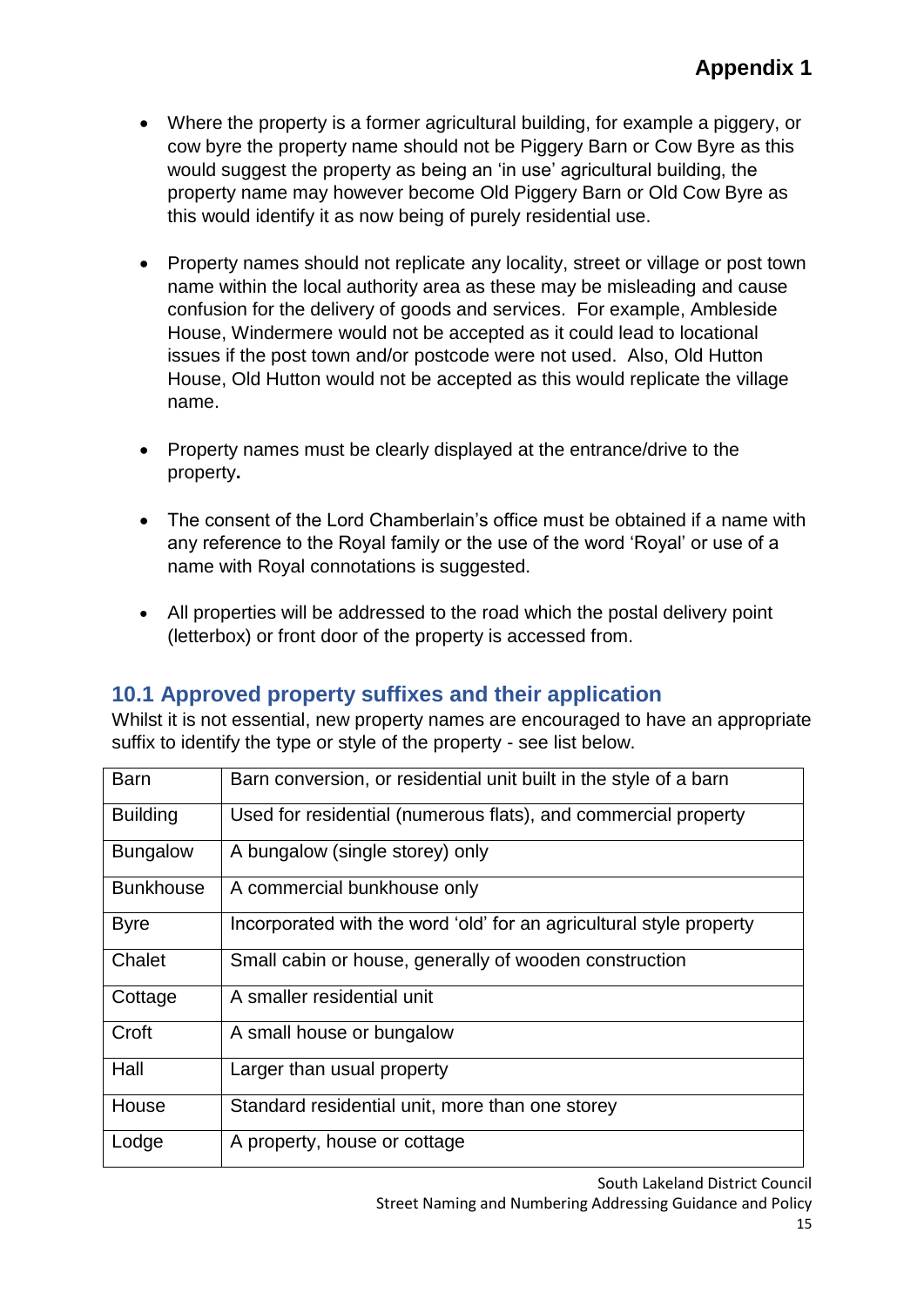| Loft    | First floor accommodation/flat with property eg garage or barn below |
|---------|----------------------------------------------------------------------|
| Mansion | Larger than usual house                                              |
| Villa   | A house or bungalow                                                  |

The following are unacceptable in any form as part of an address unless they are incorporated with an acceptable suffix, for example Meadow Dale House:

End, View, Dale, Foot, Cross, Side

Any word which refers to a road, street, utilities or railway asset must not be used as part of an address, including:

Bridleway, Path, Road, Street, Way, Lane, Siding, Track, Pump

#### <span id="page-15-0"></span>**11. Displaying Property Names and Numbers**

The display of property names and numbers helps identify and locate a property. The owner, developer or occupier of properties should ensure the name/number is clearly visible, without obstruction, from the roadside. This will assist the emergency services (and delivery people) to find the property, especially at night. Vital response time may be saved if the number or name is visible. Make sure that fences or trees aren't blocking the view of the sign. Signs should be noticeable even when cars and vans park outside. Where there is a property number and a name, the number must always be displayed prominently.

Where no name or number is displayed the Council may exercise its legal right to take enforcement action to request the appropriate display of a property number. Should the owner/occupier continue to fail to display the property number, the Council may issue a penalty or mark the property or properties with numbers as per the official numbering scheme.

### <span id="page-15-1"></span>**12. Changing an Existing Property Name**

The owner of a property may request the amendment or removal of a name for their property. An application form should be completed and returned to the Local Authority along with the appropriate fee.

It is the landlord's responsibility to inform their tenants of any changes to the address to enable them to update their personal documents.

In some circumstances, the Council may accept an application for a property name change from a tenant if written permission from the landlord is provided.

The Council cannot formally add, amend or remove a property name where the property is in the process of being purchased, that is, until the exchange of contracts, although guidance of the acceptability of a name may be given.

Where a property has a number, it is not possible to replace the number with a name. The name cannot be regarded as an alternative.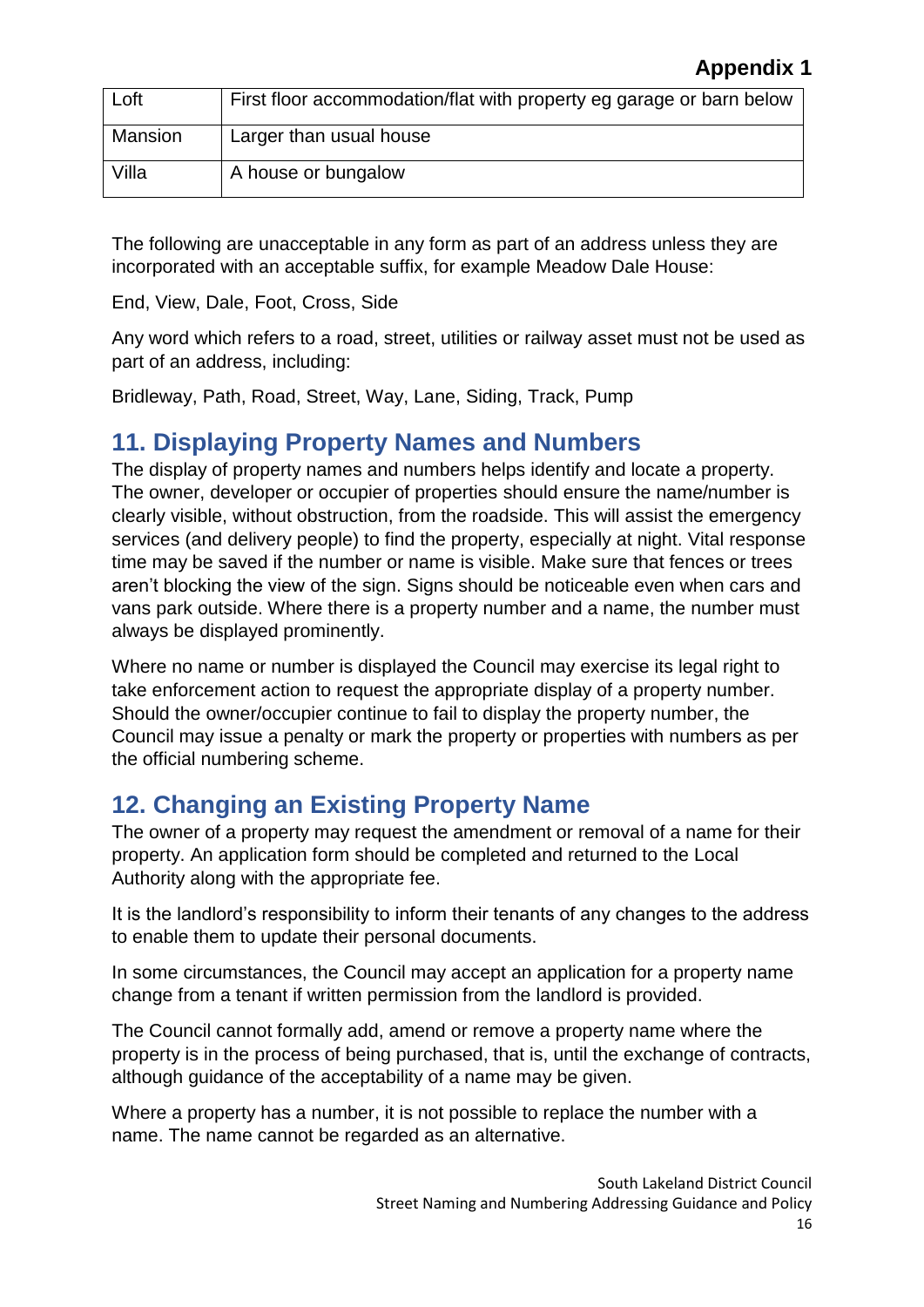Please see section 11 for guidance on choosing a name that falls within the naming conventions.

Where an amendment to a property name is carried out, the Local Authority will inform the list of interested parties as detailed in Appendix A.

# <span id="page-16-0"></span>**13. Guidelines for the Renaming and Renumbering of Streets and Buildings**

Renaming and renumbering of streets and buildings is disruptive to residents and owners and is a time-consuming, resource intensive process. The Council will only consider applications to rename or renumber existing streets and buildings as a last resort, and in exceptional circumstances. Such circumstances could include where the emergency services report significant issues or where residents request a change because their street name is construed as racist or obscene.

It is the responsibility of those requesting the change to canvass existing residents, conduct a ballot and consult Royal Mail. This evidence and reasons for the renaming should be submitted to the Council with the request. The Council will consider changing a street name if there is agreement from two-thirds of property owners and residents and evidence of a signed letter from each to support this.

All costs, except in exceptional circumstances, associated with a name change must be met by those requesting the change.

Where an order for renaming of an existing street is made, the Council must display notices at each end of the street or part of the street affected under Section 18 of The Public Health Act 1925 for at least 1 month before an order changing the name can be made. Any person aggrieved by the intended order may within 21 days after the posting of the notice appeal to the Magistrates Court. If an appeal is made to the Magistrates Court the Local Authority must wait until that appeal is heard.

The Parish or Town Council will be consulted where any order for renaming of a street is made.

Where an order for renaming of a street is made the proposed name must follow the naming procedures and must also fall within the naming conventions.

Where renumbering and/or renaming is involved, as much warning as is practicably possible will be given. The notice to occupiers will give a specific date on which the new naming or new numbering comes into effect, which will be at least 4 weeks from the date of the notice.

In making such changes, the Council is exercising its statutory powers and its decision is final.

Where a re-naming and/or re-numbering scheme is issued, the Local Authority will inform the interested parties listed in Appendix A.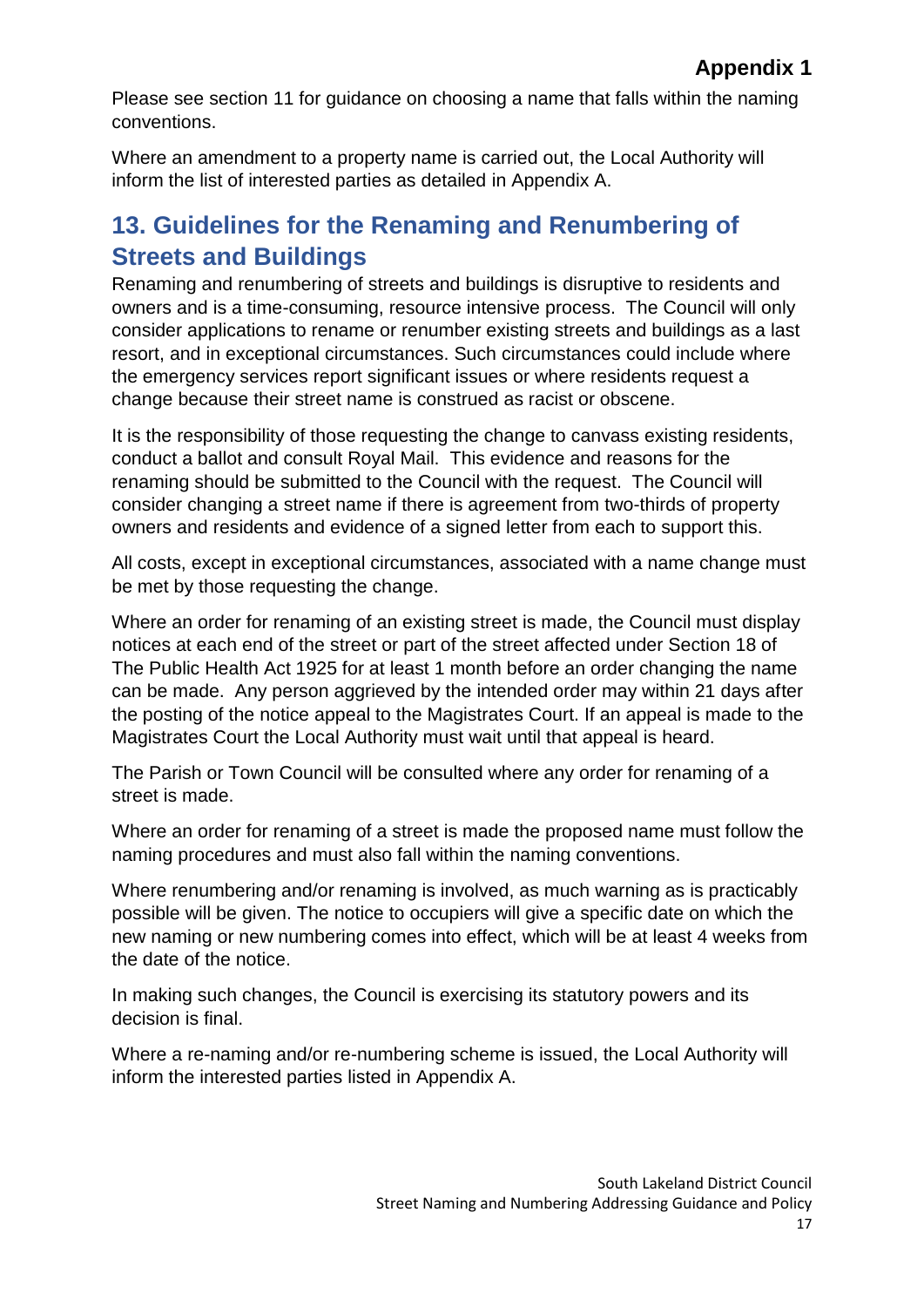#### <span id="page-17-0"></span>**14. Naming of Existing Unnamed or Locally Named Streets**

The naming of an unnamed or locally named street may be considered by the Council. This occurs mainly in rural areas where streets are not named. Naming an unnamed street may result in a postcode change for properties which will be addressed to this street. The Council will inform Parish or Town Councils and residents before making any changes. Naming unnamed or locally named streets will assist in the locating and referencing of properties especially upon request of the emergency services. The Council would request that this be accepted by residents in these instances and the Council will try to avoid major changes.

# <span id="page-17-1"></span>**15. Addressing of Blocks of Flats or Apartment Buildings**

If the building is in an existing numbering scheme it will be numbered or retain the existing number. If the building is a new building, consideration will be given to naming the building.

Each internal flat will be numbered on each floor in a clockwise direction from the entrance/ stairwell.

Note: Flats will not be numbered using the hotel numbering format (101, 201 etc) as the fire service cannot immediately tell how many flats need to be evacuated in each location.

Each internal flat will be prefixed preferably with Flat. It is the Council's preference not to use the prefix apartment. Flat is quicker and easier to say and write in an emergency.

A numbering scheme such as Flat A, Flat B or First Floor Flat will not be used.

Buildings which have entrances on different streets will be addressed to the street where the primary access to the building is located.

Internal flats which are in the building but are separately accessed from another street will be addressed with the building name but to the street which is used to access the flat.

Where a building is named, an appropriate suffix should be allocated, see below:

- Court
- House
- Mansion
- Tower
- Heights

#### <span id="page-17-2"></span>**16. Division of One Property into Multiple properties or the Merge of Two or More Properties**

Where residential or commercial properties are to be merged or divided an application form must be submitted for the alteration of an address. Addresses will be altered in accordance with the current Data Entry Conventions (DEC) as follows: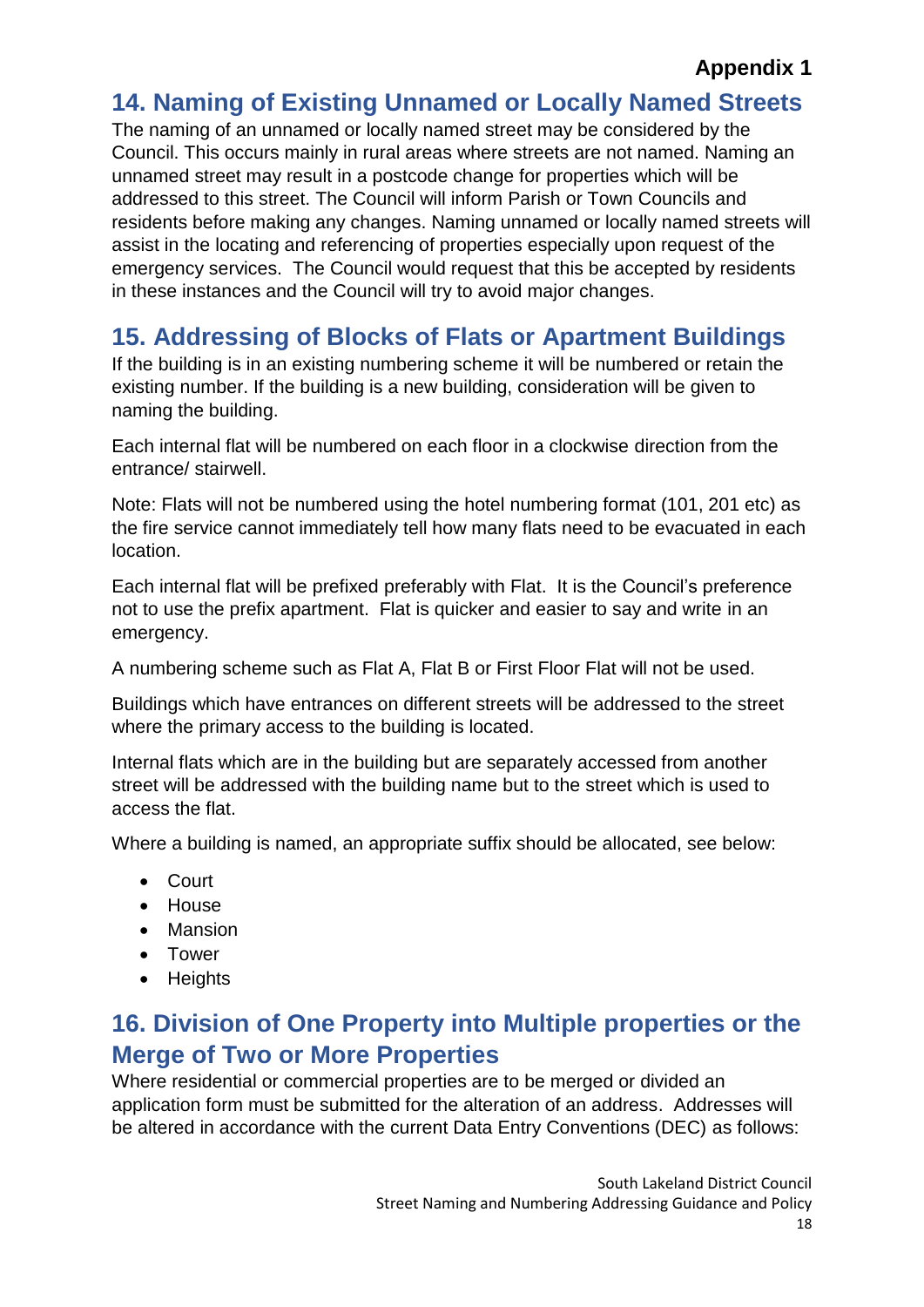**Merged** properties will adopt all previous addressable objects as their identifier where premise numbers are used. For example, the merging of two properties at 4 and 5 High Street to become one property will result in a new address of 4-5 High Street.

In the case of the **Division** of a property where the building is divided into two or more self-contained units the building shell will be the existing property number or name if no number exists, for example, 13 North Road. The internal numbering whether this is commercial or residential will be known as Unit/Flat 1-3, 13 North Road.

Where a house is **converted** into two or more residential flats with one door providing access to all flats the building shell shall be recorded as the existing property number or name with each flat numbered internally as Flat 1, 2, 3 etc. For example, Flat 1, 13 North Road.

More complex arrangements will be addressed using the conventions set out in the latest version of the Data Entry Conventions and Best Practice for the National Address Gazetteer.

## <span id="page-18-0"></span>**17. Addressing Business Properties and Commercial Units on Industrial Estates, Business or Retail Parks**

Where possible buildings will be numbered and will have internal individual unit identifiers. This will allow for easy divisions or merges of businesses to be addressed appropriately without dramatically changing the original address. Organisation/business names will then be added or removed where necessary without the official property address changing.

Where a numbering system is not possible or does not exist in a development, a building name is acceptable. The Property naming guidelines in section 11 must be followed.

# <span id="page-18-1"></span>**18. Objects Without Postal Addresses (OWPAs)**

Properties which do not have a postal delivery point or a letterbox, but which attract either Non-Domestic Rates or Council Tax are known as Objects Without Postal Addresses (OWPA's) or Not Postally Addressable and will be addressed in accordance with the guidance in the Council policy and the latest Data Entry Conventions. It should be noted that Royal Mail will not allocate a postcode to properties or include the address in the Postal Address Finder (PAF) where the property does not have a postal delivery point, letterbox or collection point.

#### <span id="page-18-2"></span>**19. Annexe Accommodation**

The Council does not address annexes. These will be added to the NAG as part of the main property address. For example, Annexe, Rose Cottage, Example Street.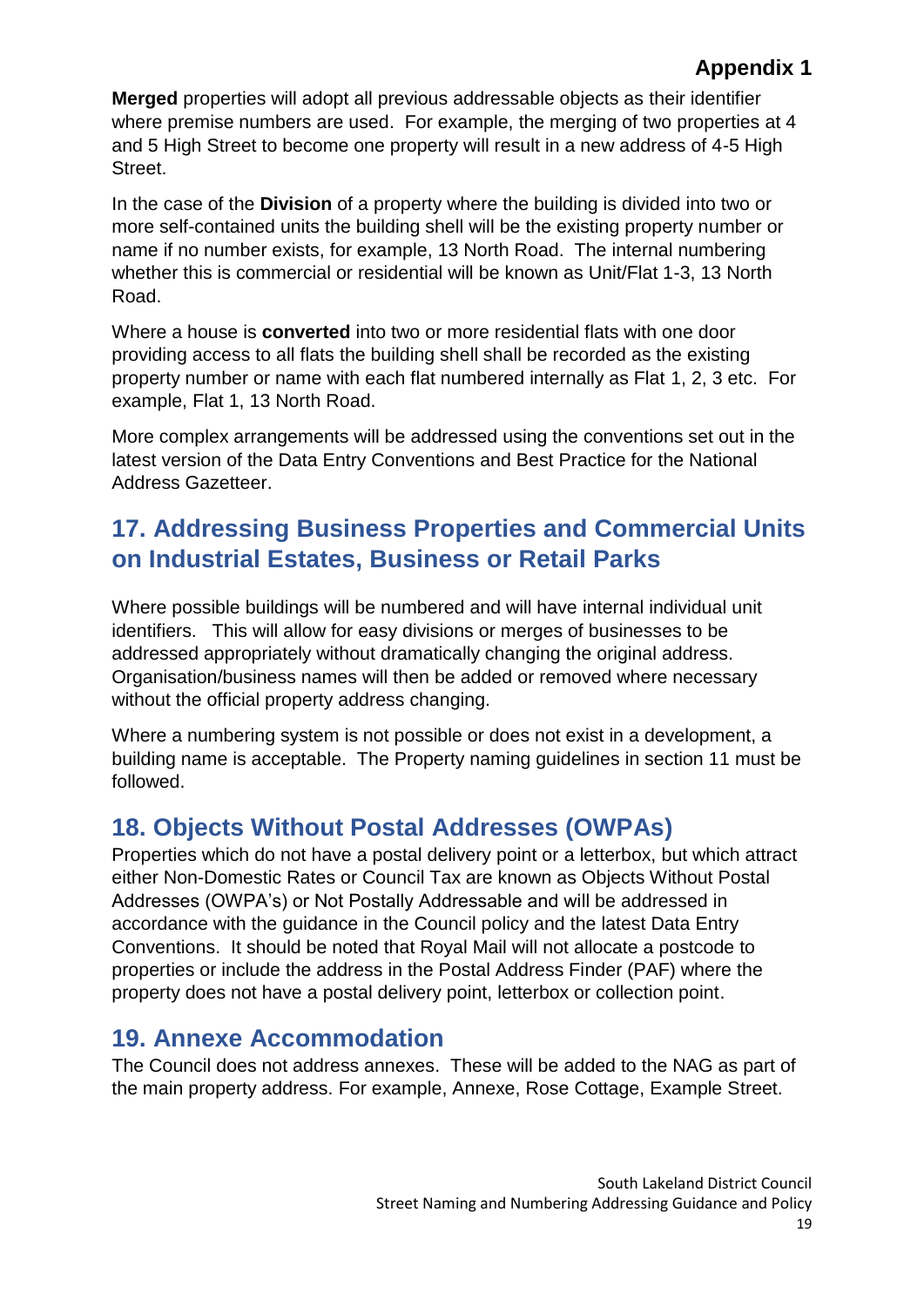#### <span id="page-19-0"></span>**20. Agricultural Workers Dwellings**

Where planning permission is received for an agricultural workers' dwelling, subject to the property being accessed from or on adjoining land, the property may include the name of the farm or farmhouse as part of the property address in accordance with section 10 and 11.

### <span id="page-19-1"></span>**21. Demolished Properties**

If the demolished property occupies a site that is to be redeveloped the new address will include the reinstatement of numbers previously used on that street. An application must be made to Street Naming and Numbering to enable a new UPRN to be generated when development commences.

If the same name of the original property is to be retained, Street Naming and Numbering must be informed immediately when the replacement property has been built as the old property will have been historicized and removed from the National Address Gazetteer (NAG), and it will also have been removed from Royal Mail's PAF.

#### <span id="page-19-2"></span>**22. Street Nameplate Installation Guidelines**

Section 19 of the Public Health Act 1925 imposes a duty on the Council to erect nameplates on every street they name, irrelevant of whether the street is to be adopted or remain private. It is an offence for any person to interfere with a street nameplate or place any notice or advertisement within 12 inches of a street nameplate.

In the case of new developments, the Council expects the developer to provide and erect nameplates prior to the development being occupied**,** in accordance with the specifications below. This will enable the efficient functioning of the postal and emergency services as well as providing convenience and safety for the public.

Nameplates must be installed for the developer to comply with the terms and conditions set out in the section 38 Agreement of the New Roads and Street Works Act which the developer enters into with the Highway Authority for the adoption of roads and highways. The council will become responsible for the maintenance and replacement of street nameplates as they deem necessary providing the original street nameplate installed by the developer complied with the guidance set out in this document.

Where a developer fails to install street nameplates, the Council will undertake this work and will submit a request for re-imbursement from the developer for this work, including administration costs. This includes private roads as well as adopted streets.

#### **Appendix B: Recommendations for the Installation of Street Nameplates**

#### **Appendix C: Style Guidelines for Manufacture of Street Nameplates**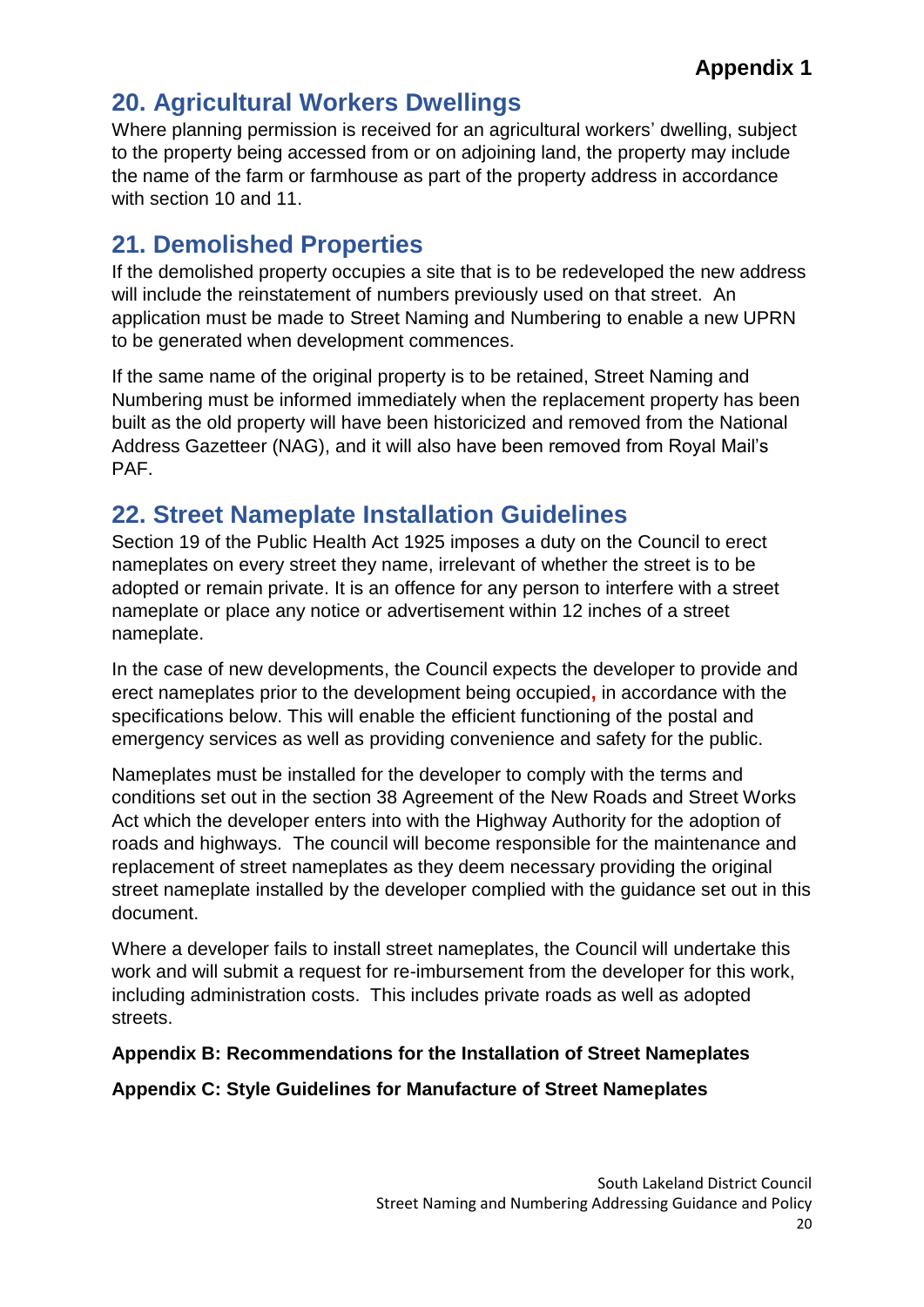#### <span id="page-20-0"></span>**23. Street Naming and Numbering Data Retention Policy**

South Lakeland District Council undertakes effective management of Street Naming and Numbering records and information, to ensure they are organised and accessible for as long as they are needed (but no longer). The Council's retention guidelines are in accordance with Data Protection, General Data Protection Regulation (GDPR), Freedom of Information and the relevant access to information legislation and are ratified within the Council.

| <b>Recommended best practice</b><br><b>Function</b>                                                                                              | <b>Retention Action</b>            |
|--------------------------------------------------------------------------------------------------------------------------------------------------|------------------------------------|
| Application for a new street name and to<br>rename an existing street.                                                                           | Destroy 6 years after last action. |
| Application for new property number or<br>name and to renumber or rename an<br>existing property.                                                | Destroy 6 years after last action. |
| Official decision document and plan<br>approving a new street name or<br>approving a rename to an existing<br>street.                            | Permanent.                         |
| Official decision document and plan<br>approving a new property number or<br>name and approving a renumber or<br>rename to an existing property. | Permanent.                         |
| Request to Royal Mail for postcode<br>allocation.                                                                                                | Destroy 6 years after last action. |
| Confirmation from Royal Mail of<br>postcode allocation.                                                                                          | Destroy 6 years after last action. |
| New street name and renamed street<br>allocation or distribution document.                                                                       | Destroy 6 years after last action. |
| New property number or name and<br>renumber or rename to an existing<br>property allocation or distribution<br>document.                         | Destroy 6 years after last action. |
| Working files relating to Street Naming<br>and Numbering                                                                                         | Destroy 4 years after last action  |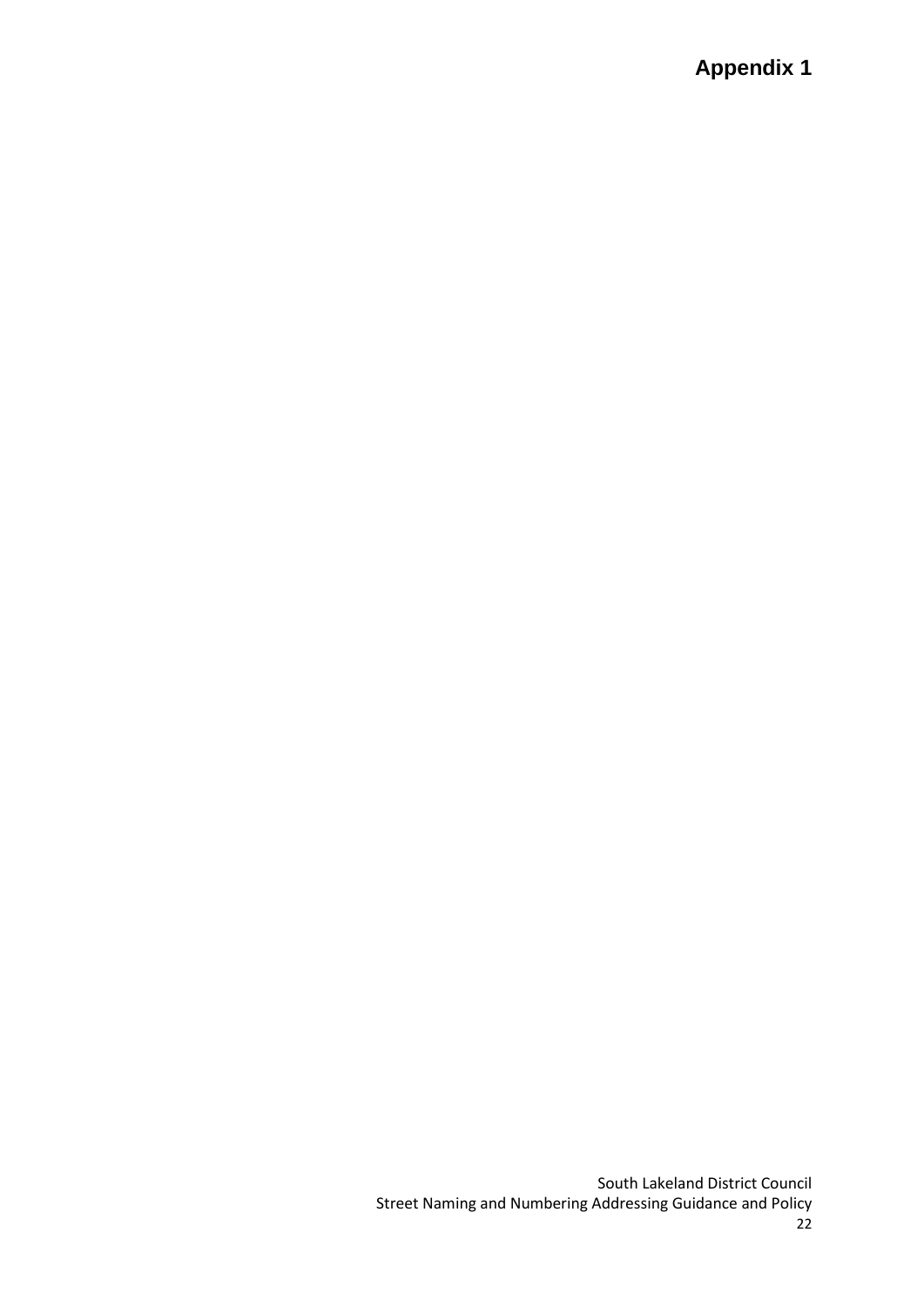# <span id="page-22-0"></span>**Appendix A – Agencies Contacted by the Council**

Council departments including:

- Council Tax
- Electoral
- Gazetteer officer (NAG)
- Street Scene
- Waste and Recycling

Agencies including:

- Cumbria Highways
- District Valuers Office
- Land Registry
- Royal Mail delivery office (relevant town)
- Ordnance Survey
- Fire Service Support
- Northwest Ambulance Service
- United Utilities Asset Data Records
- Fulcrum Pipelines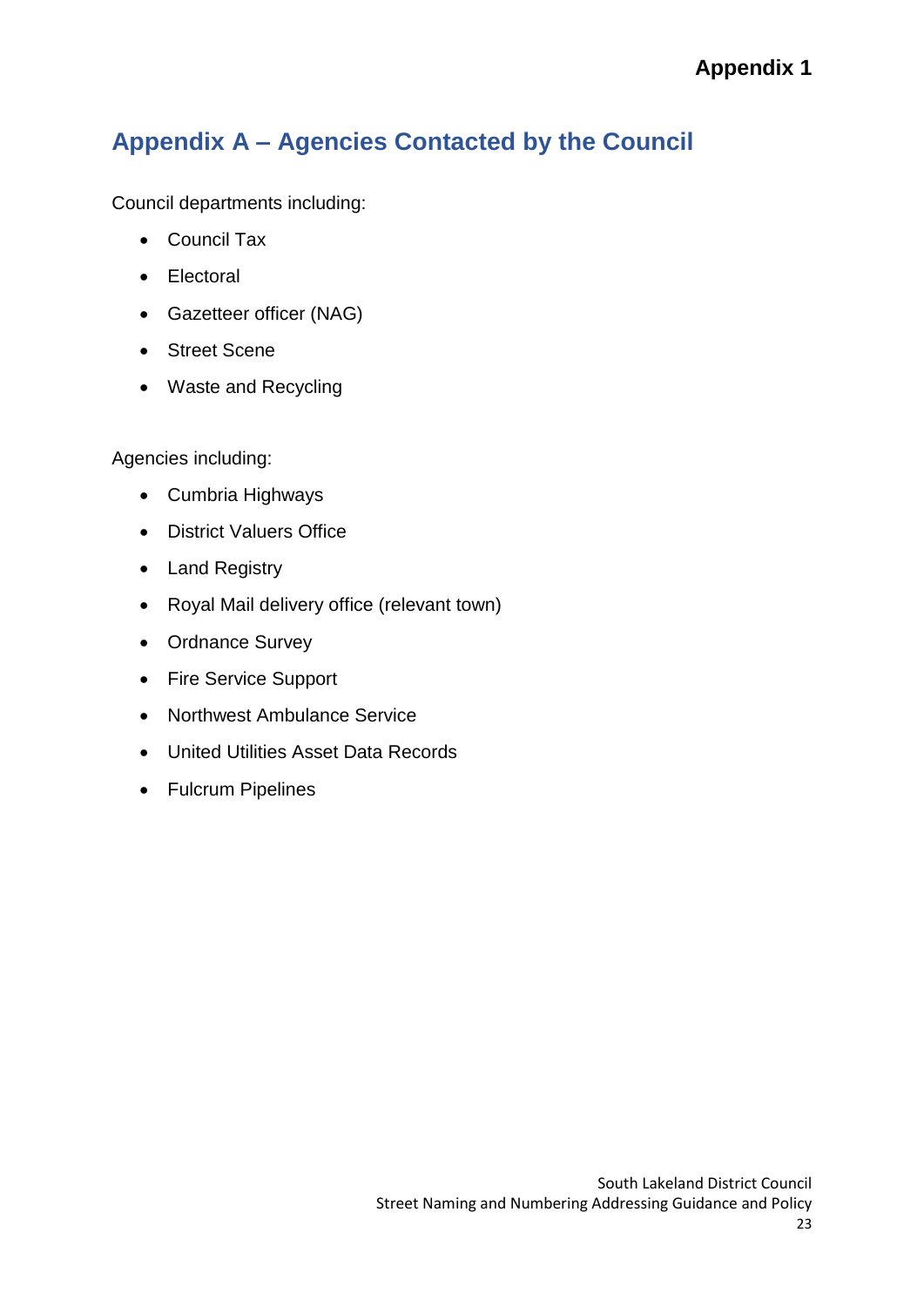## <span id="page-23-0"></span>**Appendix B – Recommendations for the Installation of Street Name Plates**

The recommended specification for street nameplates is set out in the Department of Transport Circular 3/93, Street Name Plates and the Numbering of Premises as follows:

- 1. Street name plates should be fixed as near as possible to street corners, so as to be easily readable by drivers as well as pedestrians. The name plate should normally be within 3 metres of the intersection of the kerb lines, but where this is not practicable the distance may be varied up to a maximum of 6 meters.
- 2. Street name plates should be mounted so that the lower edge of the plate is approximately 1 metre above the ground at sites where they are unlikely to be obscured by pedestrians or vehicles and at approximately 2.5 metres where obscuration is a problem. They should never be lower than 0.6 metres or higher than 3.6 metres.
- 3. Name plates should normally be fixed at each street corner. At minor crossroads, particularly in residential areas, one plate on each side of the street positioned on the offside of traffic emerging from the road may be sufficient, except where the road name changes or where it is thought that paragraph 8 would apply. At major crossroads, name plates will be necessary on both sides of each arm.
- 4. At T-junctions a main street name plate should be placed directly opposite the traffic approaching from the side road.
- 5. Where the street name changes at a point other than a cross-roads both names should be displayed at the point of change and many local authorities have found it useful to include arrows to indicate clearly to which parts of the street the names refer.
- 6. On straight lengths of road without intersections name plates should be repeated at reasonable intervals with priority given to such places as bus and railway stations and opposite entrances to well frequented sites such as car parks.
- 7. Where two streets branch off obliquely from a common junction with a third street, plates on fingerpost mountings can be useful, provided they do not obscure any traffic sign.
- 8. Where it might reasonably be expected, for example at intervals on long straight lengths of road or at intersections or T-junctions, many local authorities have found it useful to incorporate on the name plate information indicating the street numbers on either side of the intersection.
- 9. Whenever practical, street name plates should be mounted on walls, buildings or other boundary structures at the back edge of the footway. Post mounting or finger mounting should only be used where normal mounting does not

South Lakeland District Council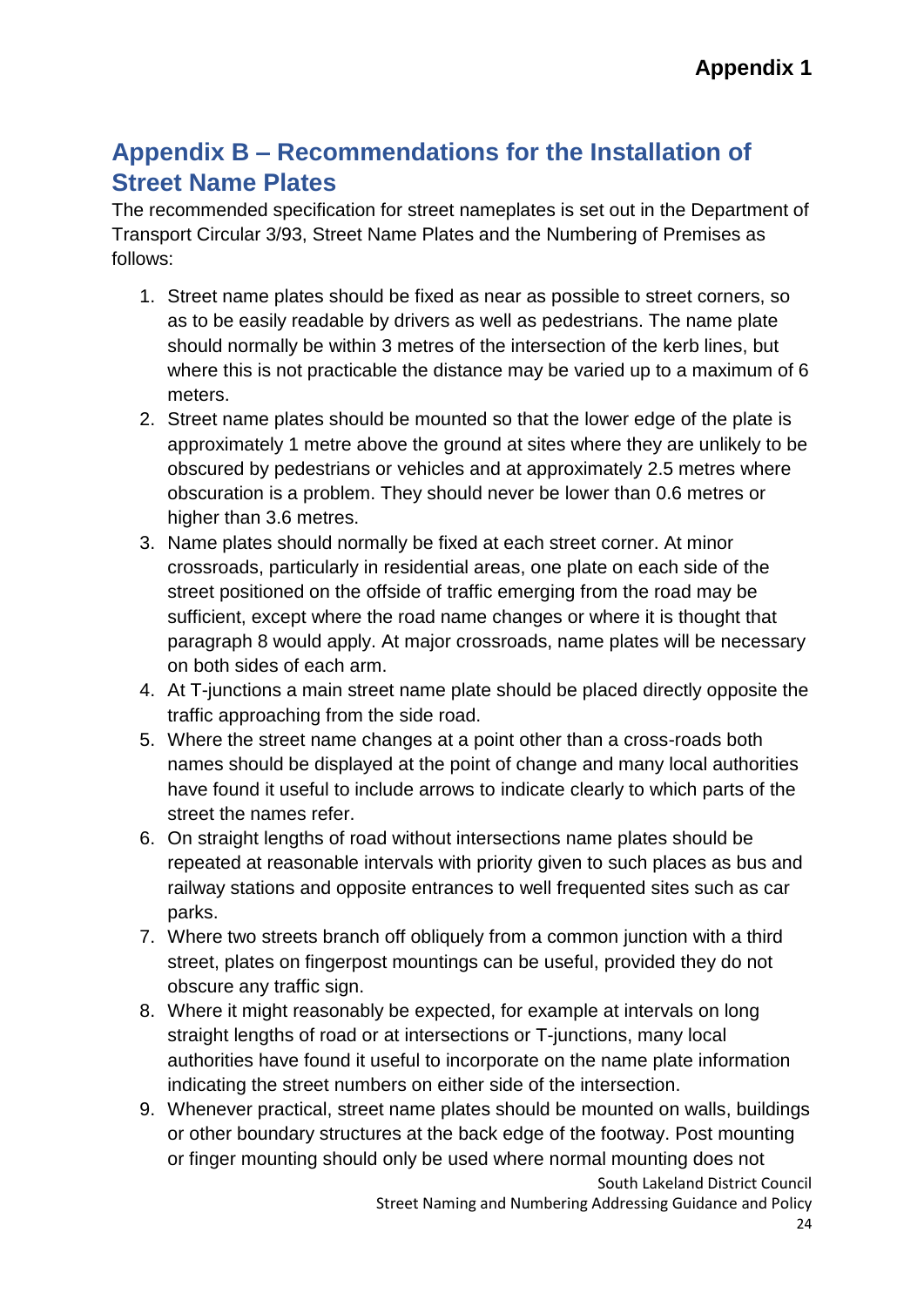make the plate conspicuous (e.g. where an important side road has a narrow entrance or in the exceptional circumstances mentioned in para 7 above, or where it will frequently be obscured by pedestrian movement and cannot be mounted at the 2.5 metre height).

- 10.The name plates should be so fixed that there is a clear space of at least 300mm in every direction between them and any notices, advertisements or other printed or written matter. Where possible greater clearance should be provided. Nor should they be incorporated in other direction sign assemblies but be kept distinct and mounted in as standardised a manner as possible. Care should be taken to keep the view of name plates free from obstruction by trees and other growth.
- 11.Where possible, name plates should be fixed so that they will be illuminated by light from streetlamps, especially at important junctions, provided they remain visible to vehicles on the main carriageway.
- 12.Duplication of street names or nearly similar street names should be avoided within one postal area.

**NB**: Please contact South Lakeland District Council's Street Scene department if you require any further clarification or advice.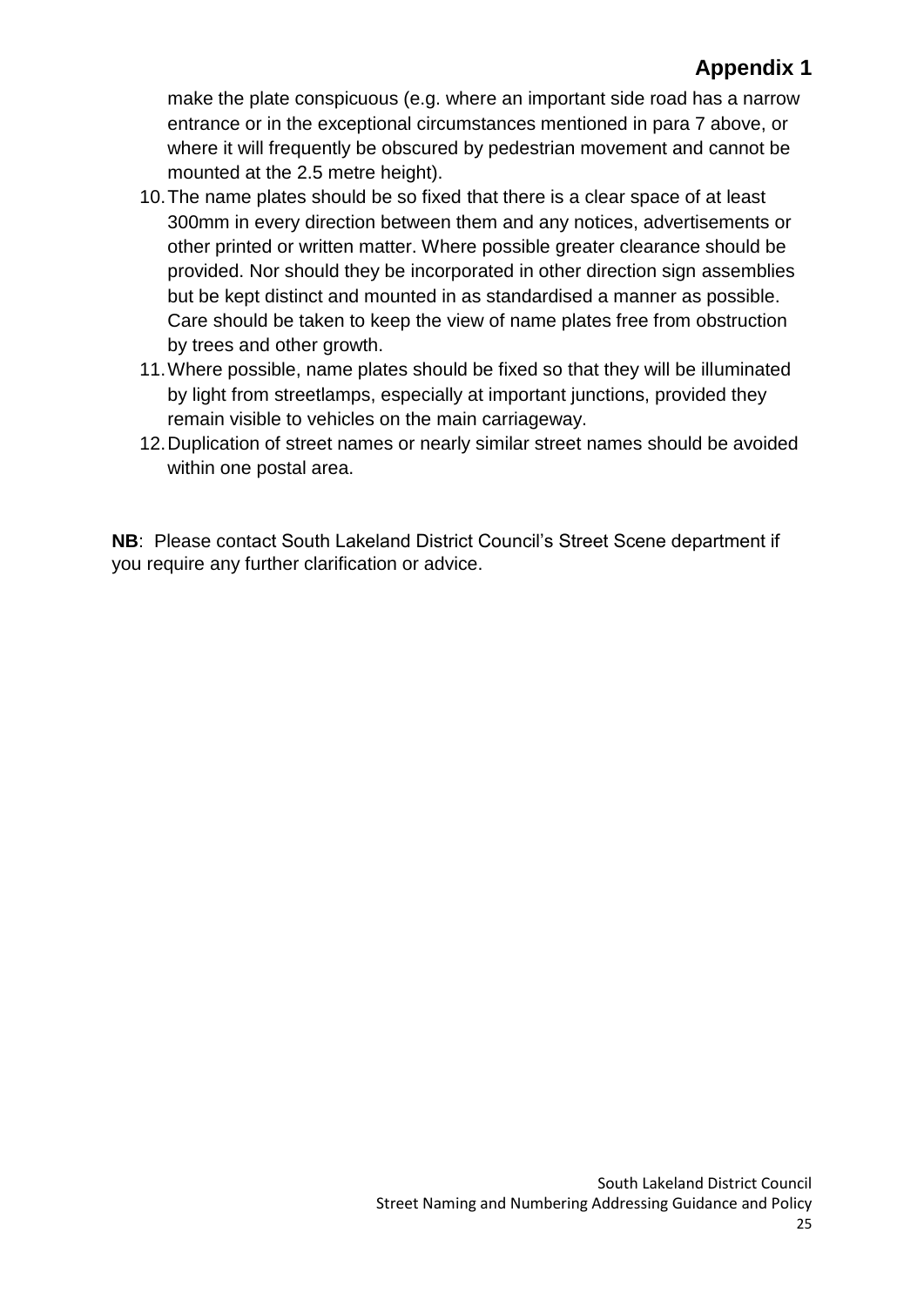## <span id="page-25-0"></span>**Appendix C - Style Guidelines for Manufacture of Street Name Plates**

- 1. Street nameplates should be manufactured from 11 gauge pressed aluminium plate with the street name in black embossed 90mm Kindersley type letters on a white background with a 12mm black border. Any additional test such as "Leading To …." or "Numbers 1-32" shall be in 50mm MOT lettering.
- 2. Should the nameplate need to be mounted in a freestanding frame then it should be secured firmly within a 38mm x 38mm x 5mm plastic coated **or**  galvanised angle iron frame.
- 3. Because street nameplates are commonly viewed from an angle, it is important that wide, well-spaced lettering should be used.
- 4. Capital lettering must be used to avoid confusion with traffic signs, which generally employ lower case lettering.
- 5. Only durable materials should be used for the construction of nameplates. The Council requires 11 gauge pressed aluminium plate with 90mm Kindersley type black letters on white background with 12mm black border and they should be maintained in a clean condition. A 150mm letter height may be more appropriate on fast main roads.
- 6. Street nameplates must have black lettering on a white background with a black border, as this gives the best contrast. Coloured legends or backgrounds will result in poor legibility, especially under low pressure sodium street lighting and must not be used. The white background should be reflectorised.
- 7. Only well-known abbreviations should be used e.g. AVE, CRES, ST, GDNS, RD etc.
- 8. When streets have been re-named, the old name crossed out but clearly legible should remain for at least one to two years and then removed.
- 9. Area colour coding by a background colour on the street nameplate is not permitted. There is a loss of good contrast with many colour combinations.
- 10.The chief aim of letter spacing is to give good legibility having regard to the letter form used. Spacing should be sufficient to prevent letters having a jumbled appearance when viewed from an oblique angle. The apparent area between successive letters should be as uniform as possible and this is affected by the shape of individual letters. Vertical strokes found in B, D and E etc are those which need to be furthest apart; curves in B, C D and G etc permit a slight decrease in spacing, right angled letters E, F and L etc and sloping ones A, K and V etc can be closer still; some combinations such at LT, LY and VA can almost overlap.
- 11.Street nameplates must not incorporate any business names, logos or any other form of advertising.